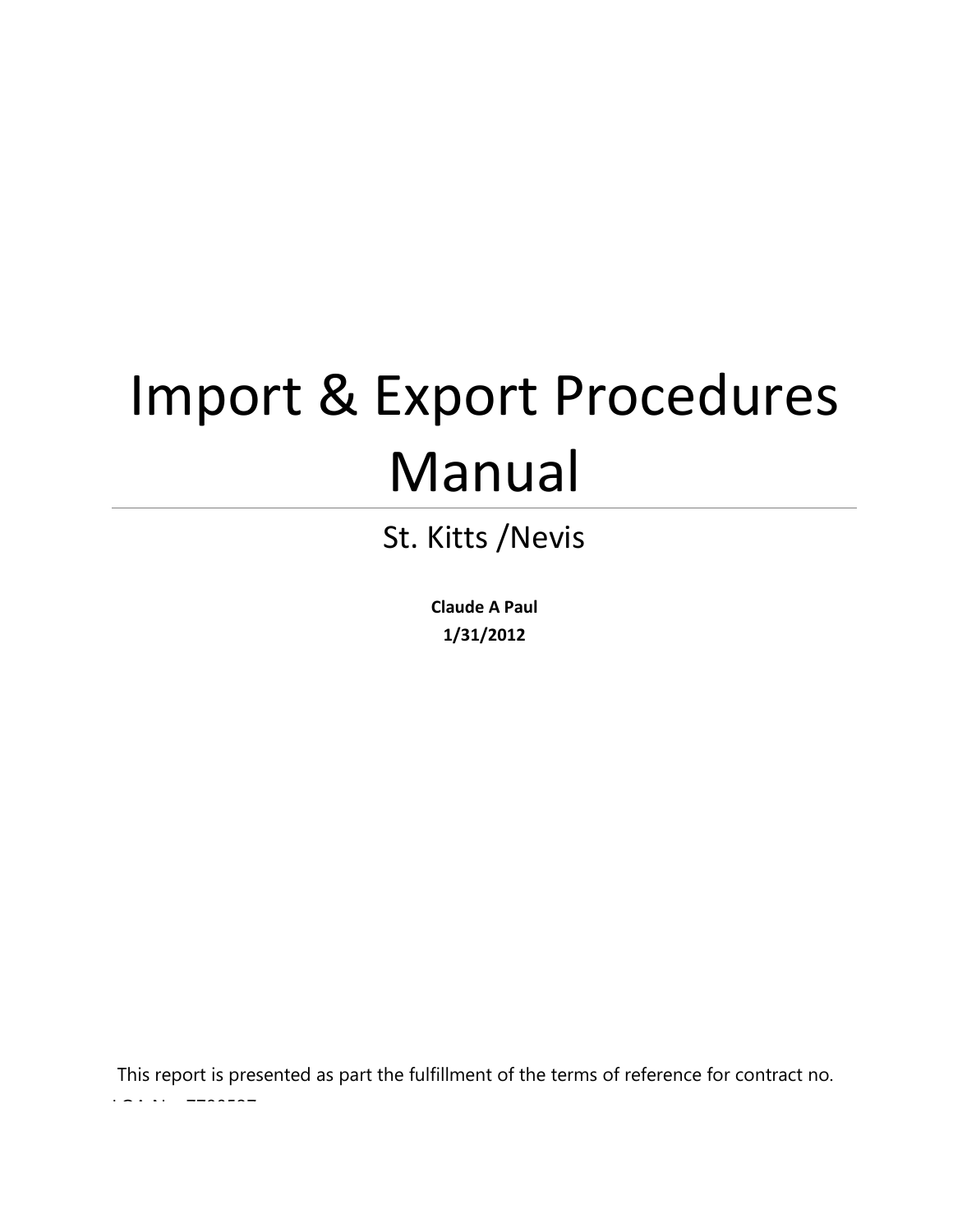# **Contents**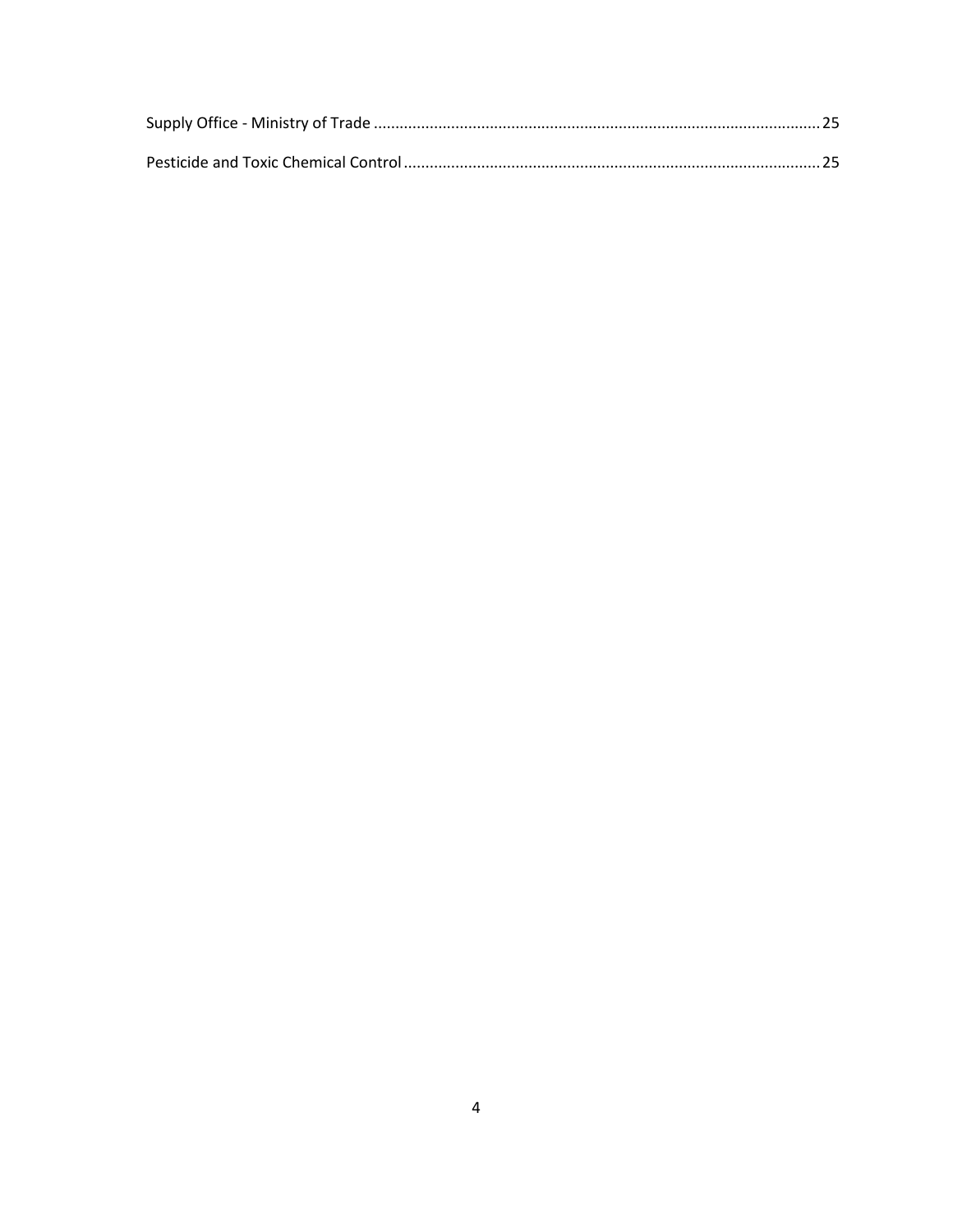## <span id="page-4-0"></span>**Introduction**

This manual is intended to provide a clear and concise explanation of the procedures to be followed by persons involved in importing and exporting goods into and out of St. Kitts and Nevis. It will outline the steps to be followed in order to comply with the numerous administrative and statutory requirements of the various government departments which exercise control over the movement of goods through the various ports of entry. The manual also includes a series of illustrations that map out the processes of the various agencies in a simplified user friendly format.

The procedural requirements of the major stakeholders involved in trade is presented in a logical sequence and is written in simple language which focuses on the trader's perspective of the processes. Great care is taken to use terms which are commonly known and to avoid the use of jargon used within the respective agencies. References are made to the legislative instruments or statues which authorise the use the measures and a glossary is included to explain some of the technical terms which cannot be avoided.

Users of this manual must be mindful that the procedures represented here are intended as a general guide and should not be used as the authoritative source for making commercial decisions. All legal matters should be considered within the context of the provisions of the relevant legislation or based on independent professional advice.

The technical assistance and resources necessary to accomplish this task was made possible by International Finance Cooperation (IFC) - the private sector arm of the World Bank Group. This initiative is intended to contribute towards improving the institutional and regulatory framework in which trade transactions are conducted by the private sector within St. Kitts and Nevis.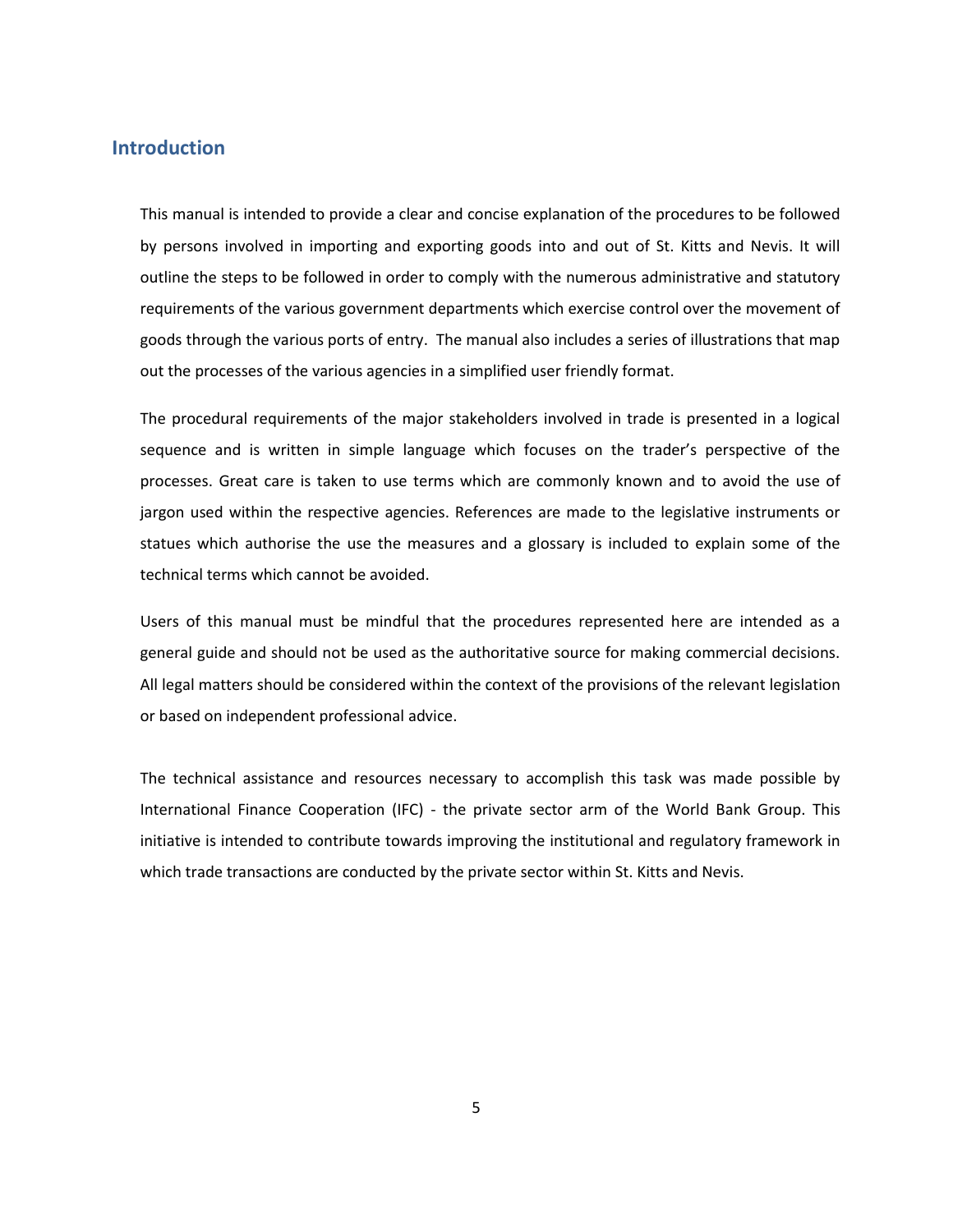# <span id="page-5-0"></span>**Glossary**

**Air Waybill** - (AWB) is a contract between the shipper and airline that states the terms and conditions of transportation.

**Agent** - Any person authorized in writing to act on behalf of the master of a vessel or commander of an aircraft to perform such acts required by any customs or any other related enactment.

**Bill of lading** – (BL)[A document](http://www.businessdictionary.com/definition/document.html) issued by a [carrier,](http://www.businessdictionary.com/definition/carrier.html) or it[s agent,](http://www.businessdictionary.com/definition/agent.html) to the [shipper](http://www.businessdictionary.com/definition/shipper.html) as a [contract of](http://www.businessdictionary.com/definition/contract-of-carriage.html)  [carriage](http://www.businessdictionary.com/definition/contract-of-carriage.html) o[f goods.](http://www.businessdictionary.com/definition/goods.html) It is also a [receipt](http://www.businessdictionary.com/definition/receipt.html) for [cargo](http://www.businessdictionary.com/definition/cargo.html) accepted for [transportation,](http://www.businessdictionary.com/definition/transportation.html) and must be presented for taking [delivery](http://www.businessdictionary.com/definition/delivery.html) at the destination. It providesrelevant information pertaining to goods including the description, marks and numbers, cubic measurement, weight and any amount paid or payable in respect of the carriage of the goods by sea.

**Bill of sight** - refers to a provisional declaration made to customs in situations where the importer is unable to produce the proper invoice in respect of the goods. A proper or perfect declaration is normally required within a specified period based on the proper invoices. (Sec 27 of the Customs Act)

**C 101** - An administrative document submitted with customs declarations in situations where the goods are to be cleared under a duty concession or exemptions or cleared under the suspense regime. It must be approved by the Administration section of the Customs Department prior to the finalisation of the customs entry..

**Cargo Manifest** – A listing of cargo consignments carried on board an aircraft or ship which is used by agents as part of the ship's declaration or arrival in or departure from a port.

Classification - A process of putting goods into classes or categories that is most suitable based on its description. This is done by applying a description coded system according to the CET.

**Certificate of Origin** - (CO) is a document attesting that goods in a particular export shipment are wholly obtained, produced, manufactured or processed in a particular country (country of origin). A CARICOM Certificate of Origin is issued for any qualifying goods traded between member states

**Common External Tariff** - (CET) [Uniform](http://www.businessdictionary.com/definition/uniform.html) [duty](http://www.businessdictionary.com/definition/duty.html) [rate](http://www.businessdictionary.com/definition/rate.html) [\(customs duty\)](http://www.businessdictionary.com/definition/customs-duty.html) adopted by a [common](http://www.businessdictionary.com/definition/common-market.html)  [market](http://www.businessdictionary.com/definition/common-market.html) or [trading](http://www.businessdictionary.com/definition/trader.html) pact [group](http://www.businessdictionary.com/definition/group.html) to be assessed on [imports](http://www.businessdictionary.com/definition/imports.html) from [countries](http://www.businessdictionary.com/definition/country.html) outside that [market](http://www.businessdictionary.com/definition/market.html) or group. CARICOM States apply a CET on non-qualifying goods and on goods which originate from outside of member states.

**Customs Procedure Code**- (CPC) is used for both imports and exports to identify the nature of the movement of the goods. It is used within the context of a Single Administrative Document to distinguish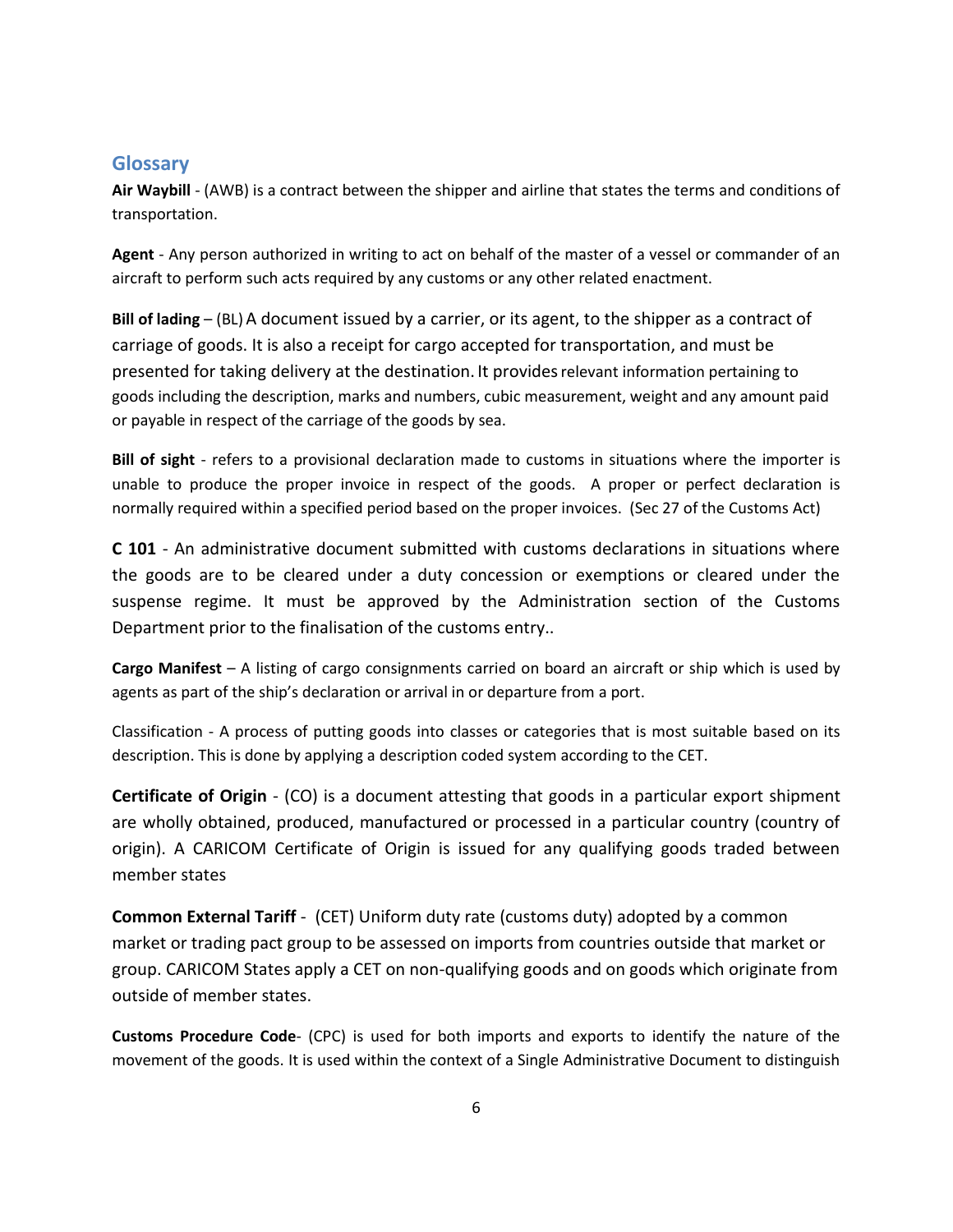the regime under which they goods are entered. The current list of Customs Procedure Codes can be found on th[e St. Kitts Customs website](http://www.skncustoms.com/pdfs/Customs_Procedure_Codes_CPC_List_NEW.pdf) 

**Customs value** – the value of imported goods as appraised by the customs and used as the basis for assessing the amount of import duty and other taxes. The most-preferred method is transaction-value which is based on the price paid by a buyer to a seller and may include other costs incurred by the buyer, such as the freight, packing costs, license fee or royalty, and any other sum(s) that accrue to the seller.

**Customs Warehouse** - Any place approved by the comptroller of customs for the deposit of goods for the security thereof.

**Gate Pass** - The final document issued in the process of clearing cargo. It is issued after the consignees have honoured all their obligations, financial and otherwise to the Customs and Port Authority and signifies that the consignment may be removed from the compound. It includes the name and address of the consignee along with a brief description of the goods, the vessel's date of arrival as well as the registration number of removal vehicle ( truck etc.) and driver's signature.

**HS Classification** - The Harmonized System Codes (HS Code) is a standard issued by the World Customs Organization (WCO) to unify the classification of the goods. These are six digit codes for identifying different products across the world. The Common External Tariff (CET) used by member states of CARICOM is based on the HS Cde with additional digits and further sub divisions (sub heads) to distinguish goods which are of importance to regional trade.

**Import license** - An authorizing certificate issued by the competent authority granting an importer permission to import restricted goods into the federation.

**Invoice** – A commercial document issued by a seller to the buyer, indicating the products, quantities, and agreed prices for products or services the seller has provided the buyer. An invoice is required by customs to determine true value of the imported goods, for assessment of duties and taxes.

**Transit shed** - an approved place situated within a Customs port or airport and used for the temporary storage of cargo unloaded from an aircraft or ship. Transit sheds are operated by the Port Authority in St. Kitts and Nevis

**Warehousing** - This is a procedure under which an importer or agent imports goods and stores them under customs supervision or direction pending disposal either for home consumption or for export. Warehousing is part of the Suspense Regime of the Customs Procedure Codes which permits the release of goods from a transit shed and defers the payment of duty while in storage at a customs warehouse.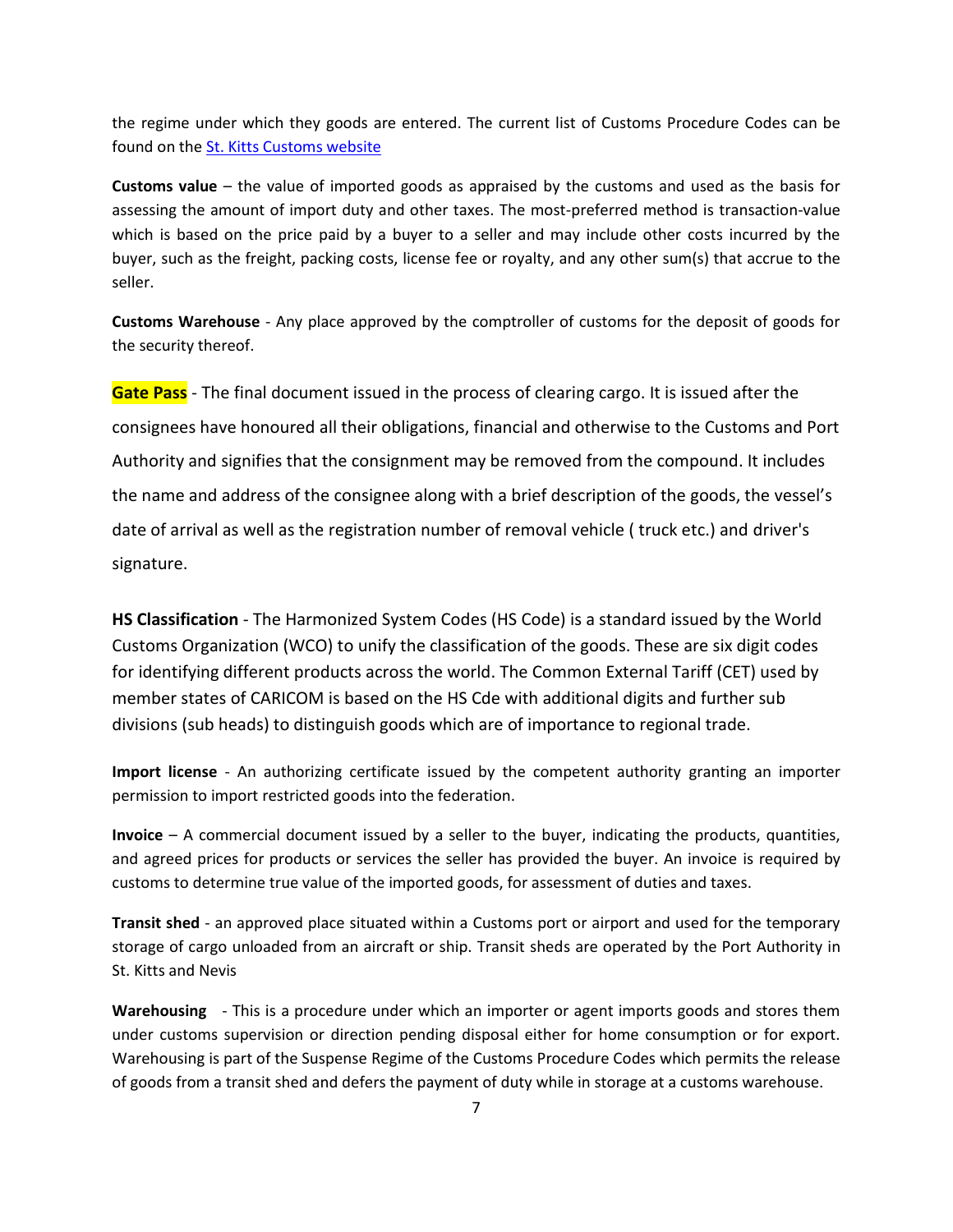# <span id="page-7-0"></span>**Import Procedures**

The [Customs \( Control & Management \) Act Cap 20:04](http://www.skncustoms.com/customs_legislation.aspx) includes many provisions which authorise Customs Officers to exercise control over goods and conveyances in which goods are imported. Similarly other governmental agencies administer laws that impact on the movement of goods across the borders. The procedures outlined below are based on the Customs Act and other related legislation. Importers, brokers, agents and other persons involved in the importation of goods are expected to comply with those administrative and regulatory requirements:

## <span id="page-7-1"></span>**Arrival of Goods (Part IV of the Customs Act)**

- Goods are imported into St. Kitts /Nevis either by air or sea and the means of conveyance (aircraft or vessels) are subject to control by two agencies – Customs and the Port Authority.
- Aircrafts submit the cargo manifest to Customs and Port Authority upon arrival as part of the general declaration
- In the case of a vessel the Master or Agent gives notice to Customs and Port Authority at least one working prior to arrival. An advance copy of the cargo manifest is also provided to the Port Authority at that time.
- Vessels are boarded upon arrival by Customs and a Vessel Report (including a cargo Manifest) is submitted to Customs before the discharge of cargo.

# <span id="page-7-2"></span>**Discharge / Storage of cargo**

## <span id="page-7-3"></span>**Vessels**

- Cargo is discharged from the vessel and a proper account (tally) is taken by the Port Authority and the Agent
- Goods are generally imported in returnable containers which may be either FCL or LCL
- FCL containers will be stored Container Storage Area pending release by Customs
- LCL Containers are unstuffed and the goods stored in one of the transit sheds (warehouses) pending release by Customs.
- Commercial cargo is normally stored in Transit Shed no. 1 while non-commercial cargo is usually stored in shed no.2
- Cargo is placed in marked locations for easy retrieval and subsequent inspection by Customs
- The importer is notified by or seeks information about the arrival of his/her package(s) from the local representative or agent of the shipping line.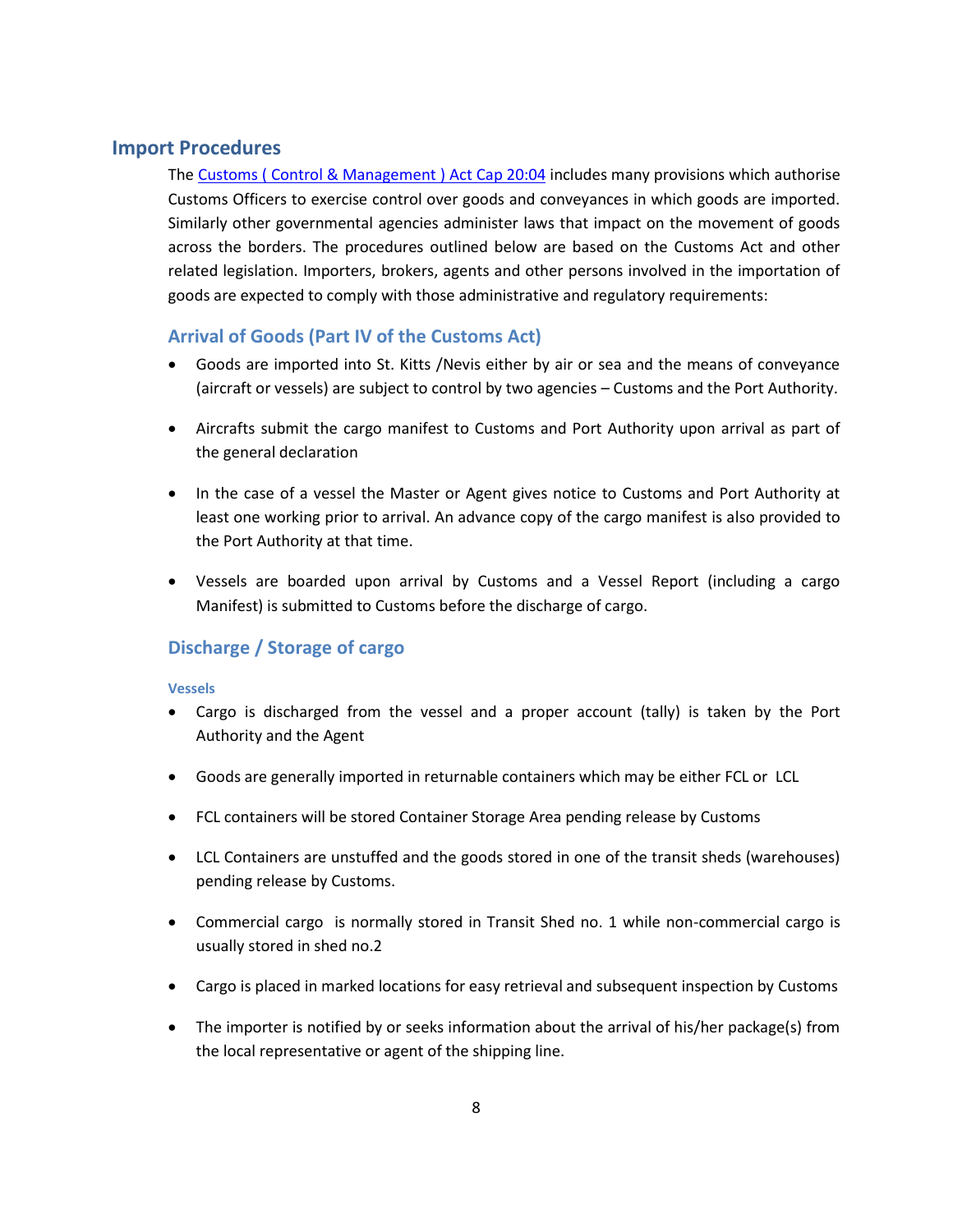#### <span id="page-8-0"></span>**Aircraft**

- Cargo discharged from an aircraft is tallied against the cargo manifest by representatives of the agent and the Port Authority
- All cargo is stored in the Air Cargo Shed pending release by Customs
- Goods are placed in marked locations for easy retrieval and subsequent inspection by Customs.
- The importer is notified by or seeks information about the arrival of his/her package(s) from the local representative or agent of the aircraft.

#### <span id="page-8-1"></span>**Transfers**

- Cargo consignments may also be transferred between St. Kitts and Nevis under customs control if duty has not been paid.
- A customs entry (C100) using suspense regime (CPC-S711) along with an Application for Relief of Duty and taxes (C101) Form must be presented to the Administration Section of Customs for approval.
- After approval the documents are lodged at the Customs Long Room for checking and verification.
- After finalisation the customs entry must be stamped out by the Customs Cashier
- Port charges must also be paid to the Port Cashier
- The Customs entry is taken to the warehouse office for marking off and verification of marks and numbers.
- The documents are brought to the Terminal Office where the boarding officer will supervise the loading of the consignment and sign the certificate of shipment.
- A boat pass will be issued to the vessel for permission to depart to the Port of entry in Nevis.
- Upon arrival in Nevis, the vessel will offload the consignment which will be stored at the transit shed pending release.

## <span id="page-8-2"></span>**Entry (Declaration) Processing**

A Customs entry or declaration is required for all consignments imported into St. Kitts/Nevis.

 Customs entries can be submitted electronically but in addition at least three hard copies of the entry forms (C100) must be presented with the relevant invoices, air waybill /bill of lading and other supporting documents attached.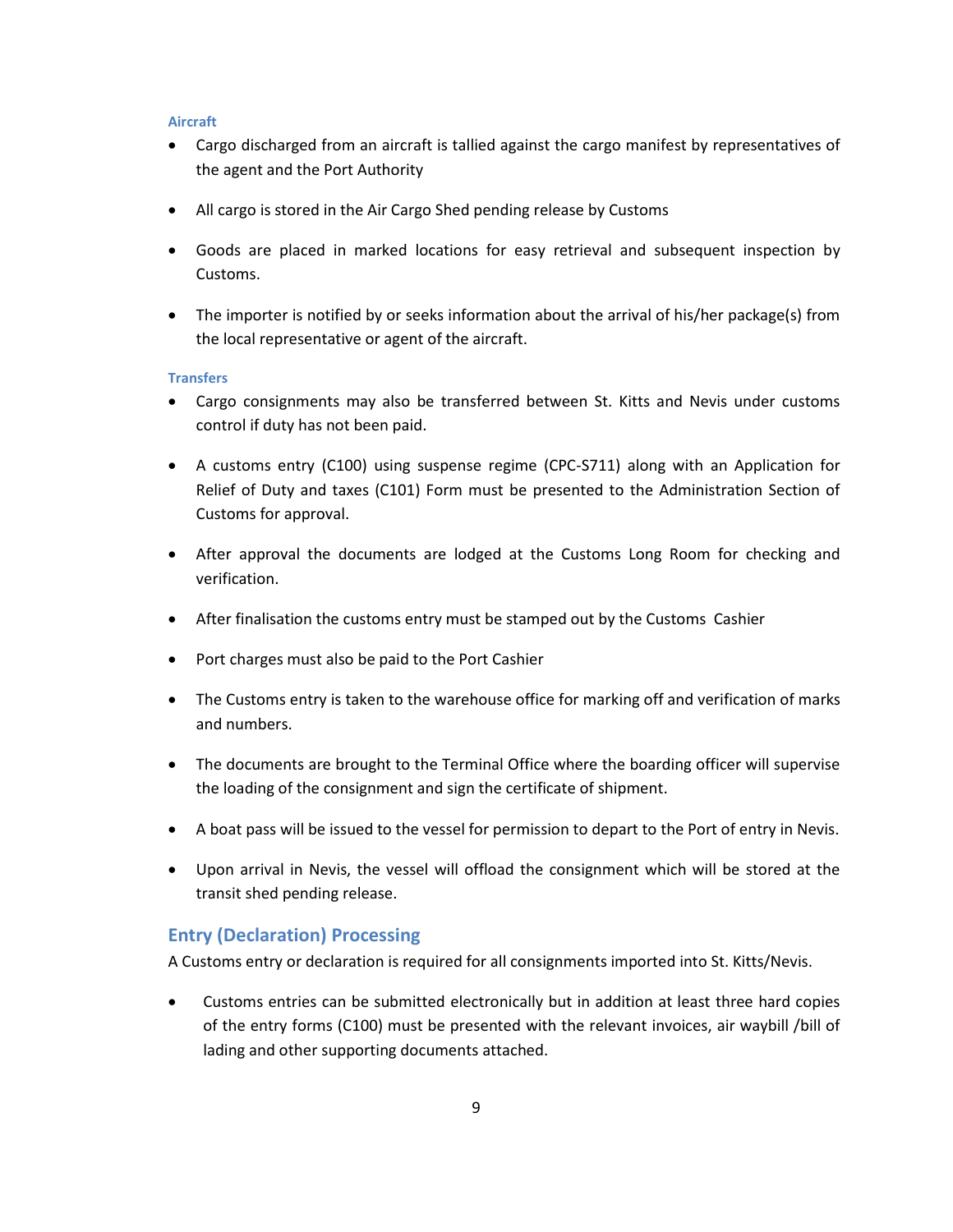- An importer may also be required to submit an Importer's Declaration Form if the invoice is unsigned or deemed insufficient by Customs.
- A Bill of Sight may also be used in instances where invoices are unavailable and the Comptroller permits the goods to be inspected and valued for duty purposes.
- The hard copies of the customs entries must be taken to the Supply Office for processing and approval before being lodged at Customs. The entries are stamped as evidence of compliance.
- At the time of first presentation of the entry to Customs the importer or authorised Customs broker must sign the Lodgement Register.
- The verification of the Customs entry involves comparing the electronic declaration with the paper declaration to ensure that the items are properly classified, the value for duty purposes is correct, the relevant duties and taxes are accurately computed and that all [other regulatory requirements](#page-21-1) are complied with.
- Any discrepancies observed during the verification process are queried and the entry returned to the importer or broker for correction. The queried entry is accompanied by a Query Form which explains the discrepancy to the importer.
- After adjusting the Customs entry the importer or broker returns the corrected document to the Long Room and makes a notation on the Query Form to indicate the action taken to adjust the entry.
- The entry is finalised by Customs and an Assessment Notice is generated with the details of the Customs duty to be paid.

## <span id="page-9-0"></span>**Payments**

- The Assessment Notice and Customs entries are collected by the importer or broker and taken to the Customs Cashier for payment of the Customs duty.
- The Customs Cashier issues a receipt for the duties paid and retains the duplicate copy of the Customs entry. The original copy of the Customs entry will be used by Customs during the cargo delivery process.
- The charges due to the Port Authority must also be paid to the Port Cashier and a receipt is issued. This is a multi-function document which will be used by Customs to authorise release and then as a Gate Pass on final release from the Port Authority.

# <span id="page-9-1"></span>**Verification / Marking off**

 After payment of the Customs declaration and port Charges, the importer takes the original copy of the paid Customs entry to the Warehouse Officer for processing.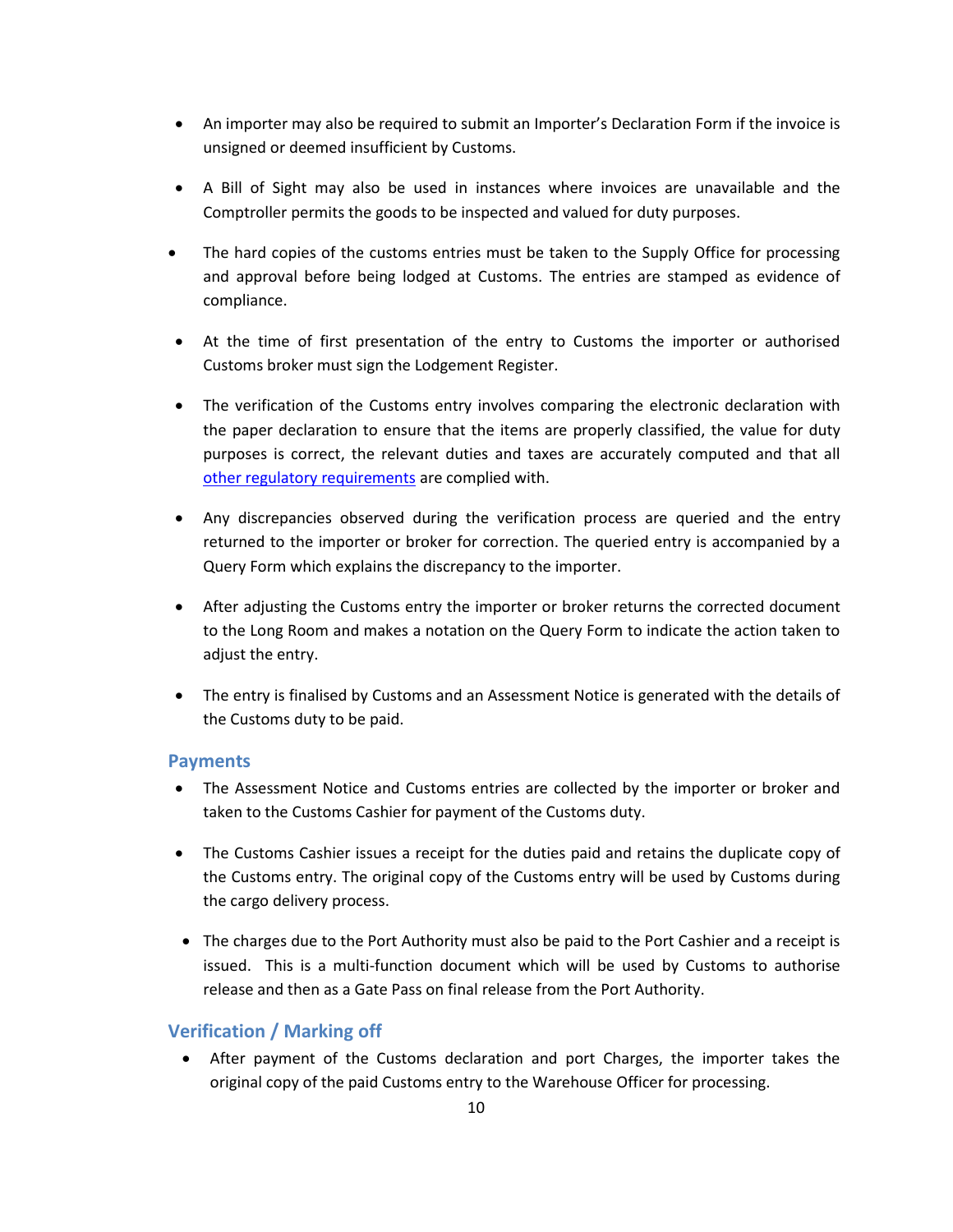- The original copy is submitted to the Warehouse Office for marking off (accounting for the consignment on the cargo manifest) prior to further checks and verification by Customs Officers at the Transit shed where the goods are stored.
- The consignment is checked against the cargo manifest and documents returned to the importer or broker.

## <span id="page-10-1"></span><span id="page-10-0"></span>**Cargo Inspection and Release**

## **Commercial Cargo**

- The importer proceeds to the transit shed No 1 and requests that the Port Official locate the consignment for Customs inspection.
- The goods are located and brought to the Customs Examination Area for verification by Customs.
- The contents of the packages are inspected by a Customs Officer to ensure conformity with the Customs entry and the attached invoices.
- If there are discrepancies the Customs Officer will point out the differences to the importer and instruct the importer or broker of any actions to be taken.
- When there are no discrepancies or the entry is corrected, the Customs Officer can sign the release order to authorise the Port Authority to deliver the consignment to the importer or broker
- The Port Authority Officer scrutinises the documents and ensures that any rent and other charges due to the Port Authority have been paid.

#### <span id="page-10-2"></span>**Non-commercial Cargo**

- Non-commercial cargo is treated differently mainly because the goods usually need to be inspected and valued for duty purposes before the Customs entry can be completed.
- The shipping agent provides the importer with a copy of the bill of lading, Customs entry (C100) with header section completed, and other documents.
- The importer proceeds to the Transit shed and makes a request to the Port official for the goods to be located and brought to the Customs examination area.
- The goods are inspected and valued by the Customs Officer. The Customs Officer completes the Customs entry by inserting the Customs value and HS Classification in the appropriate parts of the Customs entry form (C100).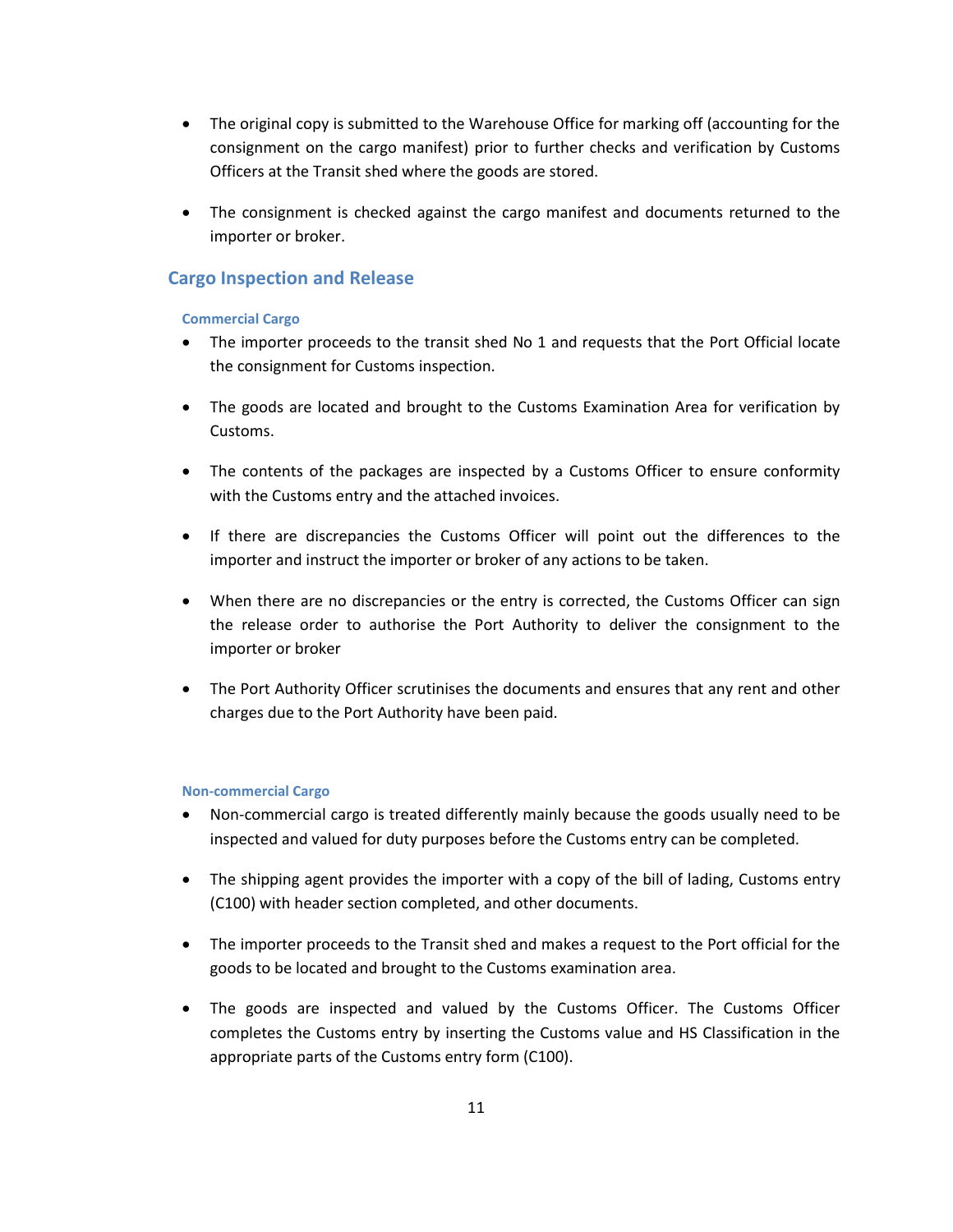- This form is taken to the Long Room for finalising and determining the amount of Customs duty to be paid.
- The entry is finalised and an Assessment Notice generated with the details of the Customs duty to be paid.
- The Assessment Notice and Customs entries are collected by the importer or broker and taken to the Customs Cashier for payment of the Customs duty.
- The Customs Cashier issues a receipt and retains the duplicate copy of the Customs entry.
- The port charges must then be paid to the Port Authority cashier who issues a receipt.
- The original copy is taken back to the warehouse office for marking off.
- Customs authorises release of the consignment on the receipt issued by the Port cashier

# <span id="page-11-0"></span>Containerised Cargo (FCLs)

Cargo imported in full container loads (FCL) may be released from the Port under Customs control for inspection at the importer's premises.

- After processing, payment and verification of the customs entry as outlined previously, the documents are taken to Terminal office to book an appointment for inspection of the FCL on importer's premises.
- A booking is valid for 24 hours during which time an Officer is assigned to inspect the FCL.
- Customs verifies that the documentation is in order and releases the FCL by signing and stamping the relevant section of the Port Authority Form.
- The release is taken to Port Operations Office where the gate pass is issued.
- The importer provides transportation for the Officer to proceed to the place of inspection at the agreed time.
- The container is opened and the contents of the FCL are removed under the supervision of the Customs Officer who must verify that the declaration is correct.
- If there are discrepancies, the importer will be advised accordingly about the action to be taken.
- The Officer will record the findings on the reverse side of the Customs entry and finalise the transaction.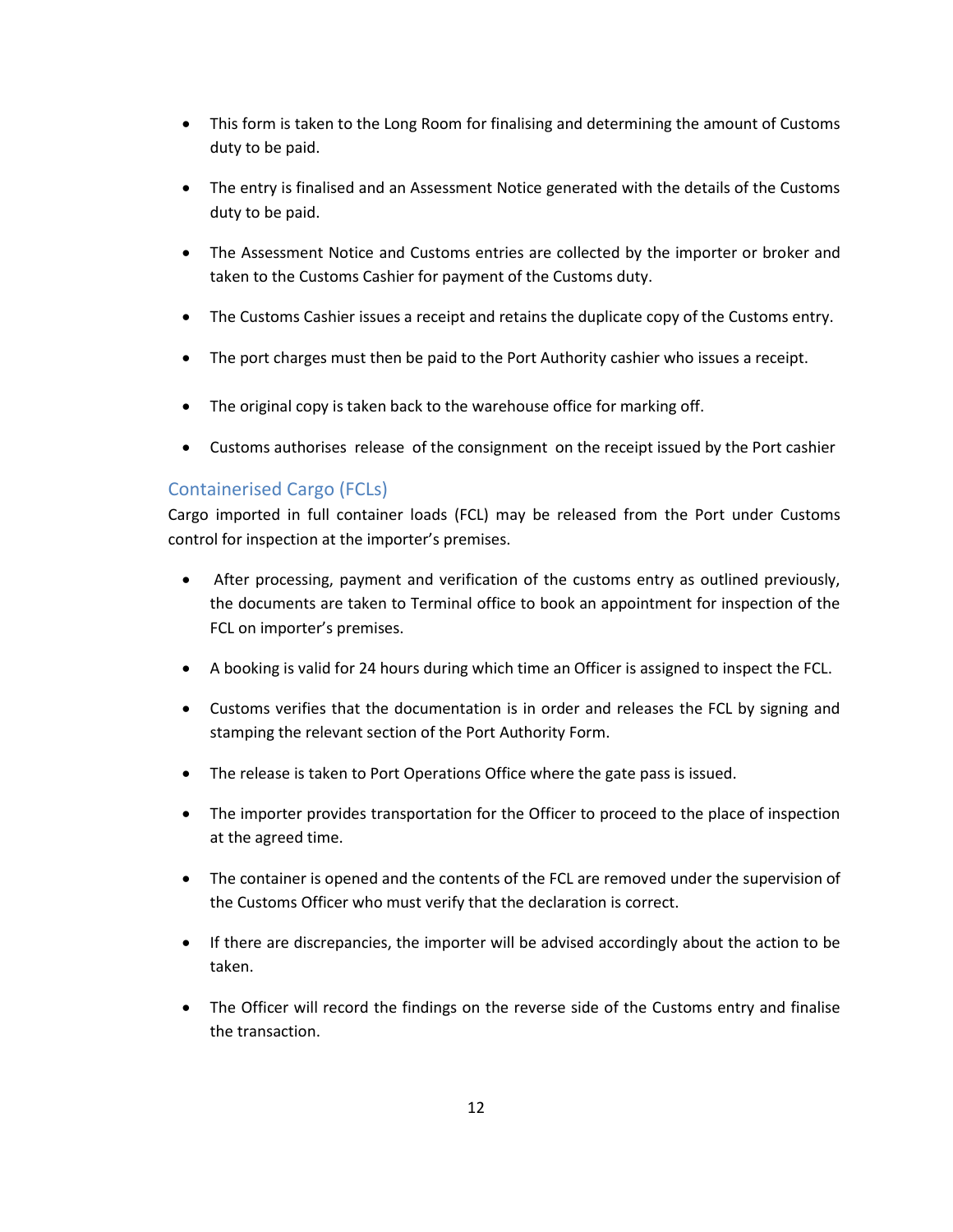• The importer/agent must countersign the notation made by the Officer as verification of account taken

## <span id="page-12-0"></span>**Private Bonds**

- A Customs entry using the appropriate CPC for warehousing (S7) is prepared along with the Bill of lading, invoices and a C101 form attached.
- The entry and C101 must be first taken to the Audit and Administration Sections for certification and approval.
- After the approval stage the Customs entry is lodged and processed in the Long Room.
- If the consignment includes aerated beverages e.g. beer, sodas, stout, etc in bottles or cans, the levy must be paid to Customs.
- Also the port charges must be paid to the Port Authority Cashier and the Receipt Voucher issued.
- The entry is then taken to the Warehouse Office for marking off.
- Finally the entry for warehousing may be taken to the transit shed where the cargo is stored or to the Terminal Office if it is a full Container Load (FCL).
- As is done with commercial cargo in FCLs outlined above , prior arrangements should be made at the Terminal Office for a Customs Officer to accompany goods intended to be warehoused.

## <span id="page-12-1"></span>**Final Release from Port Facilities**

- After release by Customs the importer returns to the Port Official at the transit shed for final release.
- The Port authority issues a gate pass and inserts the particulars of the vehicle transporting the cargo out of the port facility.
- A final check of the cargo is made at the Port Gate to verify that the cargo on the vehicle corresponds to the particulars on the Gate Pass

## <span id="page-12-2"></span>**Courier /Express Parcel Operations**

There are two facilities dedicated to the clearance of courier or express parcels imported into or exported from St. Kitts. The Ralphford James Merchant Courier Facility (Bird Rock) is a one stop clearance facility managed entirely by Customs for the storage and release of courier (express) packages imported or exported through DHL, N.R. Sales, UPS, E-Zone and KVK . FEDEX operates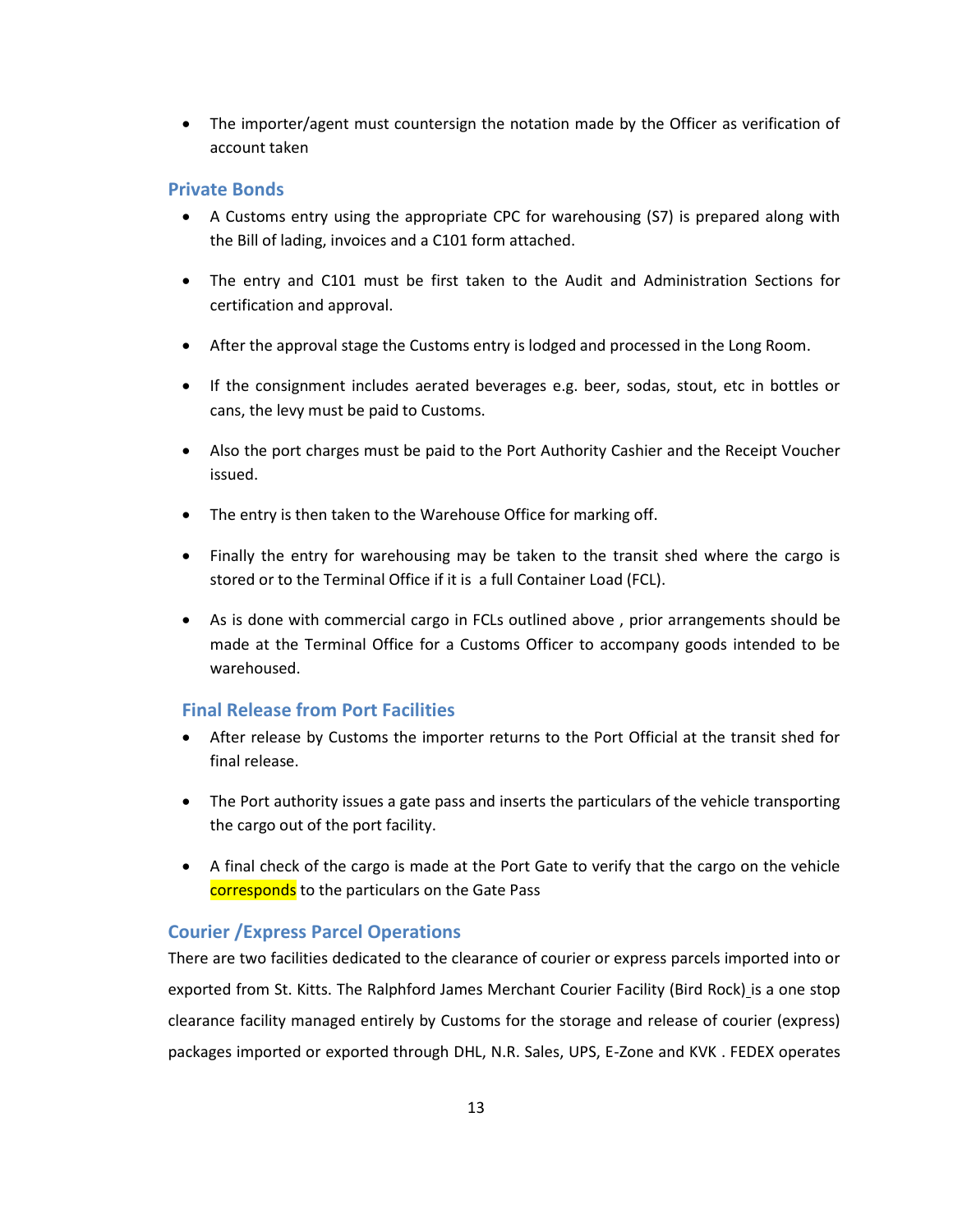a similar one stop facility with a full customs service to secure and expedite the delivery of their express parcels.

- The importer is notified by or seeks information about the arrival of his/her package(s) from the local representative or agent of the Courier Company.
- The importer will visit the office of the courier company to collect the documentation and pay any freight charges that may be due.
- The agent will inform the importer that his goods are located at the FEDEX or RJM Courier Facility.
- The importer or his broker must visit the Customs Office at FEDEX or RJM Courier Facility to clear the package(s).
- The following documents are required for the clearance of goods from those facilities:
	- $\checkmark$  Air Waybill or Freight bill with the freight amount and the name of the consignee/importer included.
	- $\checkmark$  An invoice or payment receipt reflecting the true value paid for goods.
	- $\checkmark$  A valid picture ID eg: Passport, Drivers Licence etc.
	- $\checkmark$  A letter granting permission to clear the goods if the importer is not present.

#### <span id="page-13-0"></span>**Non-commercial**

- For non-commercial goods, the Customs Officer will inspect the contents of the package(s) and determine the value of goods for duty purposes based on the invoice presented or contained in the package.
- Upon payment of the assessed Customs duty, a payment receipt is issued and release authorised.
- At the time of release of the packages, the importer /broker is required to sign a "Receipt for the Released Goods Form" which is retained by Customs.

#### <span id="page-13-1"></span>**Commercial**

- In the case of commercial goods the importer is required to present a proper Customs entry (declaration) in respect of the goods.
- The declaration is verified by Customs and then the importer must pay the Customs duty due on the goods.
- The contents of the parcels may also be inspected by Customs prior to being released.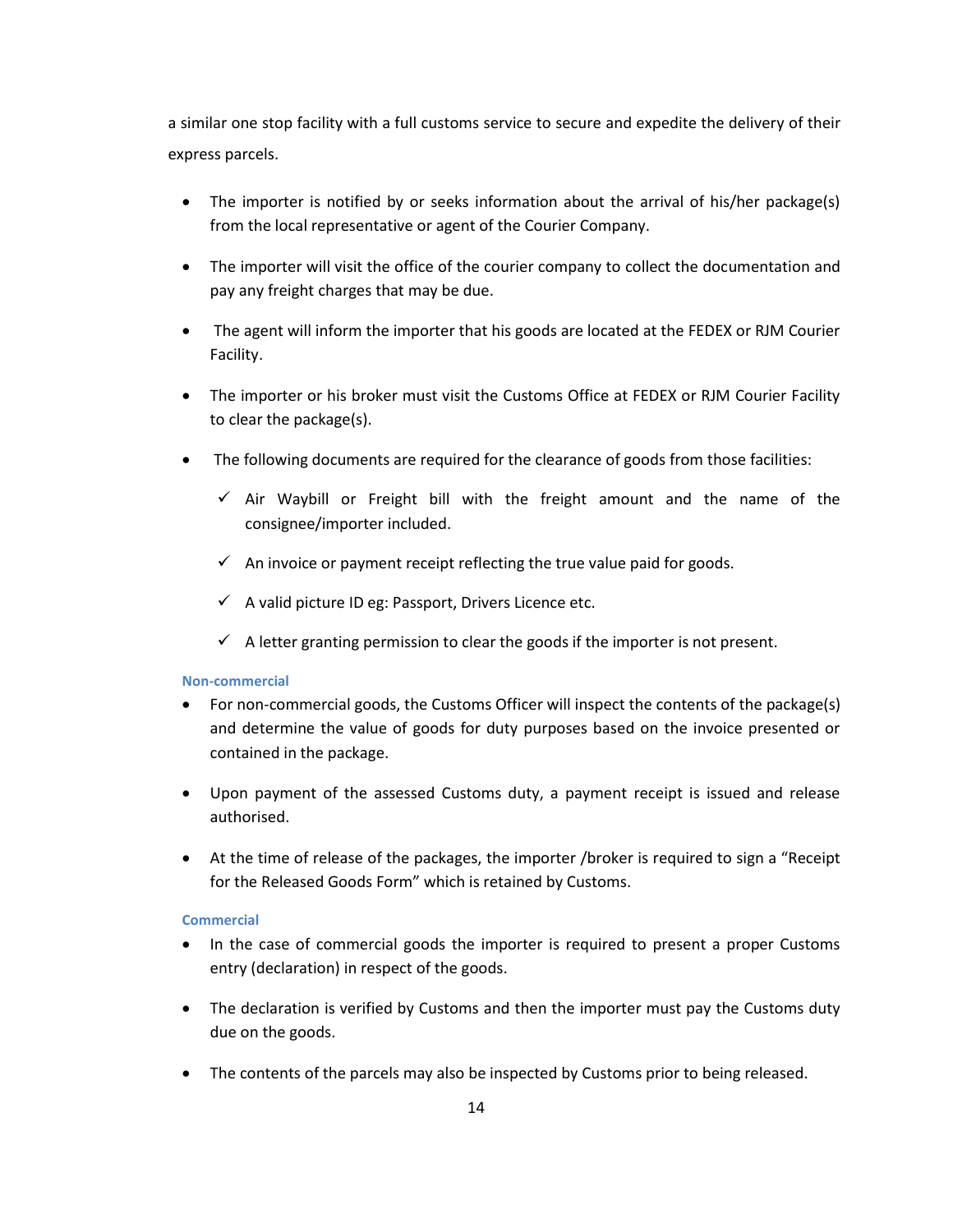The importer or broker required to sign a "Receipt for the Released Goods Form" which is retained by Customs.

## <span id="page-14-0"></span>**Parcel Post**

- An importer is notified about the arrival of a parcel at the Post office by means of Parcel Notice sent by the Postal Authorities. The notice will contain a parcel(s) number(s) and will inform the importer of the times for Customs inspection.
- The importer or his broker must visit Parcel Post section at the GPO to clear the package(s).
- The following documents are required for the clearance of goods from those facilities:
	- $\checkmark$  Air Waybill or Freight bill with the freight amount and the name of the consignee/importer included.
	- $\checkmark$  An invoice or payment receipt reflecting the true value paid for goods.
	- $\checkmark$  A valid picture ID e.g.: Passport, Drivers Licence etc.
	- $\checkmark$  A letter granting permission to clear the goods if the importer is not present.
- If the goods are of a non-commercial nature the Customs Officer will inspect the contents of the package(s) and determine the value of goods for duty purposes.
- The particulars are noted on the reverse side of the Parcel Post notice and handed over to the Postal Officer for payment.
- After payment the parcel is released and the importer must also sign to acknowledge receipt.
- Commercial goods require a Customs entry to be presented for verification by Customs and payment of the relevant duties and taxes prior to release.

## <span id="page-14-2"></span><span id="page-14-1"></span>**Special Regimes**

## **Provisional /Deposit Entry Procedure {Section 27(4)}**

This procedure is utilised when an importer wishes to expedite the clearing of his goods but is unable for whatever reason to immediately present a proper entry and allow it to go through the normal verification processes.

This can be due to late arrival of invoices, the complexity of the entry preparation and the urgency of the goods required. It is at this stage a Deposit or provisional entry is used to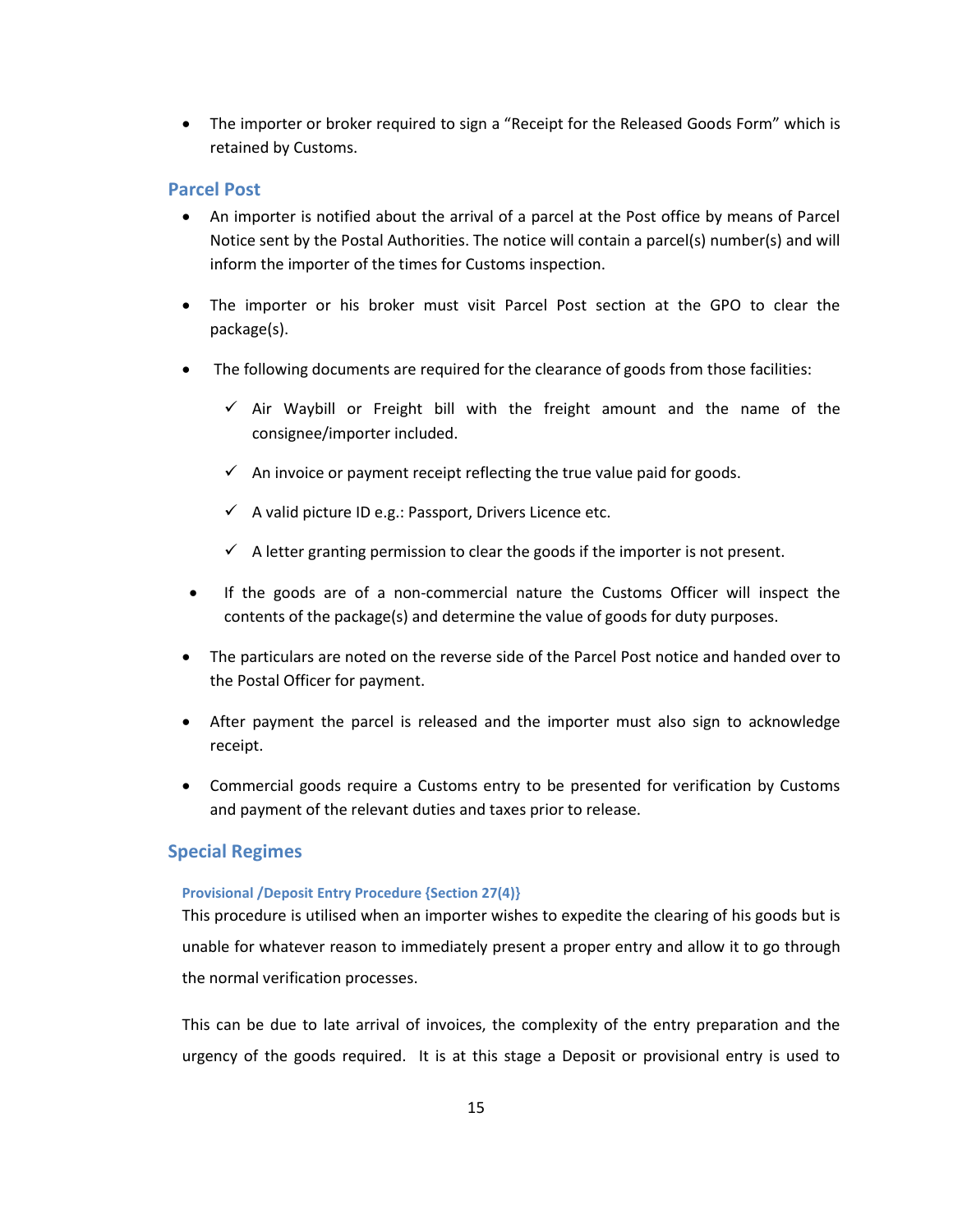facilitate the expeditious release of cargo. The amount to be deposited usually exceeds the provisionally assessed Customs duty. This is to secure any additional duty that may be payable at the time of the proper and final assessment.

The Importer is required to present the proper or perfect entry for verification within a stipulated time (usually three (3) months) after which a refund of any sum in excess of the duty payable is refunded. The Supervisor of the Warehouse Office is responsible for processing deposit entries.

- The importer makes a request to clear goods on deposit to the Comptroller of Customs when it is not possible to submit a proper entry
- If granted the importer is presents the provisional entry along with invoices, agent stamp, bill of lading, licences, other required documents.
- The Supervisor Warehouse Office assesses the entry and determines the amount to be deposited
- An "A-Form" will contain the deposit amount along with the shipment particulars (Rot#, BOL, Vessel Name, Description of goods, including container type, etc.
- The deposit entry is then processed by an entry processing clerk
- The deposit entry and A-form is then taken to the cashier for payment of the deposit
- The A-Form and the entry is taken to the station where the goods are stored for finalisation and release

### <span id="page-15-0"></span>**Perfect/Certified Entry Procedure**

The purpose of the perfect entry is to make a proper assessment of goods that were provisionally cleared by deposit. It must be presented to Customs within three months or such period as the Comptroller may otherwise permit under Sec 27 (5).

• The Importer will produce a proper entry to Warehouse Office for verification and certification.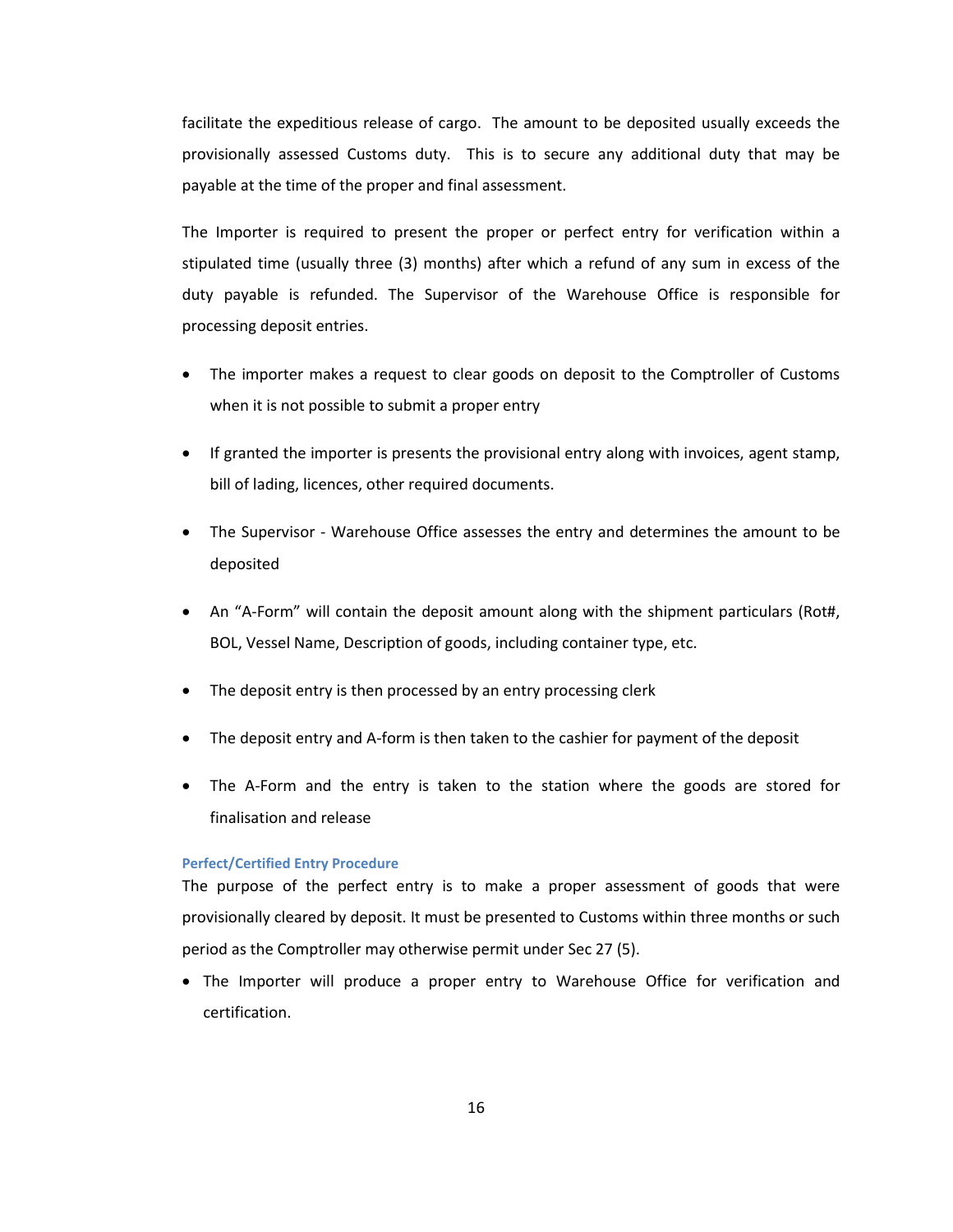- This declaration should contain all the documents relating to the importation of the goods cleared by the deposit entry.
- If for some reason goods were legitimately over-landed, invoices for these goods must be produced.
- If during the examination from the deposit entry goods were short-shipped or damaged, a credit note should be attached to the perfect entry and be accounted for in the calculations.
- The entry is "Verified" and "Certified" by the respective Officers with their signatures and date affixed.
- The entries shall then be delivered to the Long Room for final processing.
- If the amount deposited exceeds the duty payable then the excess is refunded.

## <span id="page-16-0"></span>**Duty Concessions**

Goods may be exempted from the normal customs duties and taxes based on legislation or under special circumstances through decisions of Cabinet. Cabinet decisions are conveyed to Customs through the Ministry of Finance.

- The Customs entry for a consignment to be cleared under a concession must be accompanied by an Application for Relief of Duty and taxes (C101) Form.
- These documents are submitted to the Administration Section of Customs for verification of the authority and reason for the concession and approval.
- After approval the documents must follow the various stages for processing, payment, verification and release outlined previously for a normal transaction.

# <span id="page-16-1"></span>**Returning Nationals/Residents**

A Returning National (RN) is entitled to duty free concessions on a range of household and personal effects including a motor vehicle on condition that they have resided outside of St. Kitts/Nevis for 10 years.

- The eligibility of the individual to qualify for the concession is determined through an interview conducted by the staff of the Secretariat for Returning Nationals
- The RN is required to complete an application form if the requirements are met.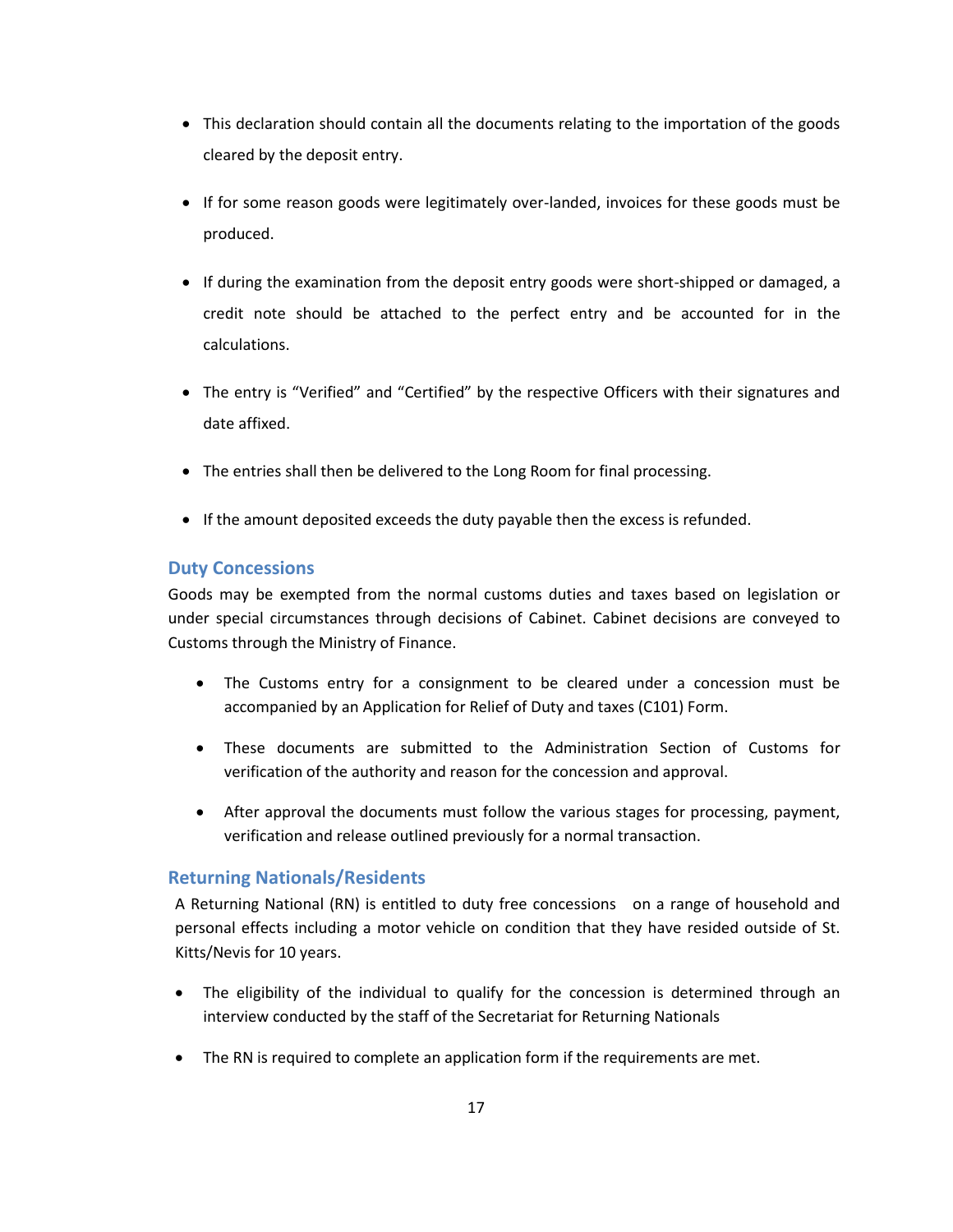- The application must be certified by the Administrator of the Secretariat for Returning National s before the returning national proceeds to Customs to clear the goods.
- The RN must obtain a copy of the bill of lading, Customs entry (C100) with header section completed, and other documents from the shipping agent.
- These documents and a copy of the C101 form to the Administrative Section at Customs HQ for approval of the concession.
- After the approval the RN goes to the Transit shed and makes a request to the Port official for the goods to be located and brought to the Customs examination area.
- The goods are inspected and valued by the Customs Officer. The Customs Officer completes the Customs entry by inserting the Customs value and HS Classification in the appropriate parts of the Customs entry form (C100).
- The entry is taken to the Customs Long Room where it is finalised and an Assessment Notice generated with the details of the Customs duty to be paid.
- The Assessment Notice and Customs entries are collected by the importer or broker and taken to the Customs Cashier for payment of the Customs duty.
- Any port charges due are paid to the Port cashier

## <span id="page-17-0"></span>**Pre Releases**

In special circumstances Customs may allow certain goods to be pre-released provided that the importer agrees to meet certain stipulated conditions. Pre-releases may be granted for perishables, precious goods, inventory for factories and goods import for government purposes. Other requests are dealt with on a case by case basis at the discretion of the Comptroller.

- A request for pre-release must be made by the broker using the Pre-release form- ( C104).
- The Station Supervisor is authorised to approve certain requests for pre-releases relating to perishables, precious items and goods required for manufacturing.
- All other pre-releases must be authorised by the Administration Section before the consignment can be delivered from customs control.
- The customs entry in respect of the transaction must be finalised within one week of the date of the release.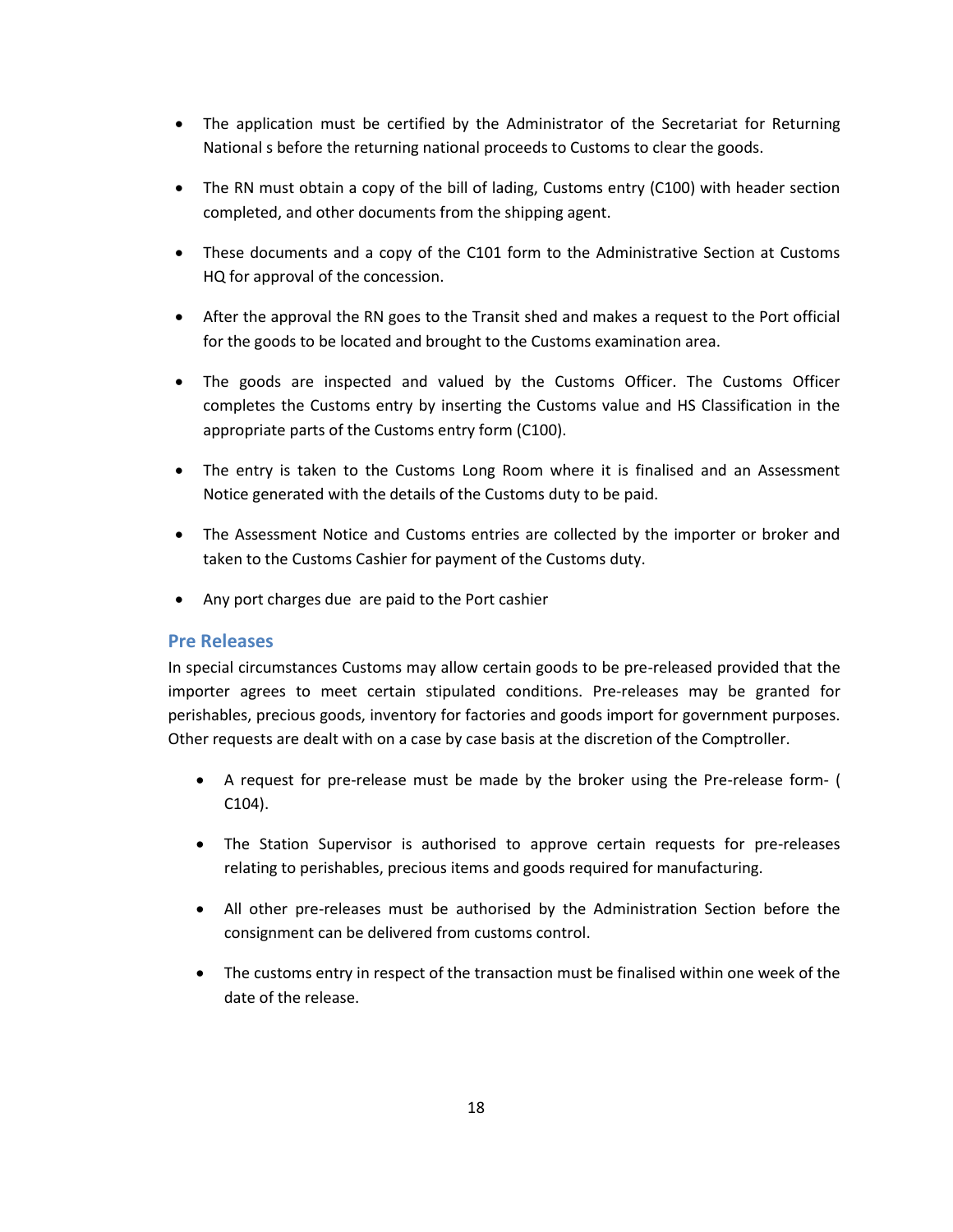# <span id="page-18-0"></span>**Prohibitions & Restrictions**

The [fourth Schedule of the Customs Act](http://www.skncustoms.com/pdfs/The_Customs_Control_and_Management_Amendment_Act_2001_No7.pdf) contains the lists of prohibited and restricted imports and exports. A prohibited item may not be imported into or exported from St. Kitts/Nevis, while a restricted item may be imported or exported only under the conditions specified in the relevant list.

## <span id="page-18-1"></span>**Customs Duties and Other Charges**

Customs is responsible for the collection import duty and other related charges on goods imported into St. Kitts /Nevis.

#### <span id="page-18-2"></span>**Import Duty**

The [Customs Tariff](http://www.skncustoms.com/) provides the range of import duties payable on goods according to their classification under the Harmonised Commodity Description Code System (HS 2007)

## <span id="page-18-3"></span>**Value [Added](http://www.sknvat.com/) Tax**

Value Added Tax (VAT) is a tax that is charged on most goods and services that VAT-registered businesses provide in the Federation. It is also charged on goods and some services that are imported from countries outside the Federation, and brought into St. Kitts and Nevis.

There are three rates of VAT, depending on the goods or services the business provides. The rates are:

- $\checkmark$  standard 17 per cent
- $\checkmark$  reduced 10per cent (hotel accommodation and restaurants)
- $\checkmark$  zero 0 per cent

<span id="page-18-4"></span>A detailed explanation of the method of calculating and applying VAT on imports in available on the St.Kitts Customs Website:<http://www.skncustoms.com/pdfs/VAT%20System.pdf>

#### **Examples of Zero-Rated Items**

These are examples of goods and services that are zero-rated, depending on the product itself and the circumstances of the sale:

- $\checkmark$  flour
- $\checkmark$  sugar
- $\checkmark$  milk (not condensed, chocolate, cream or soy)
- $\checkmark$  rice (white & brown)
- $\checkmark$  oats
- $\checkmark$  bread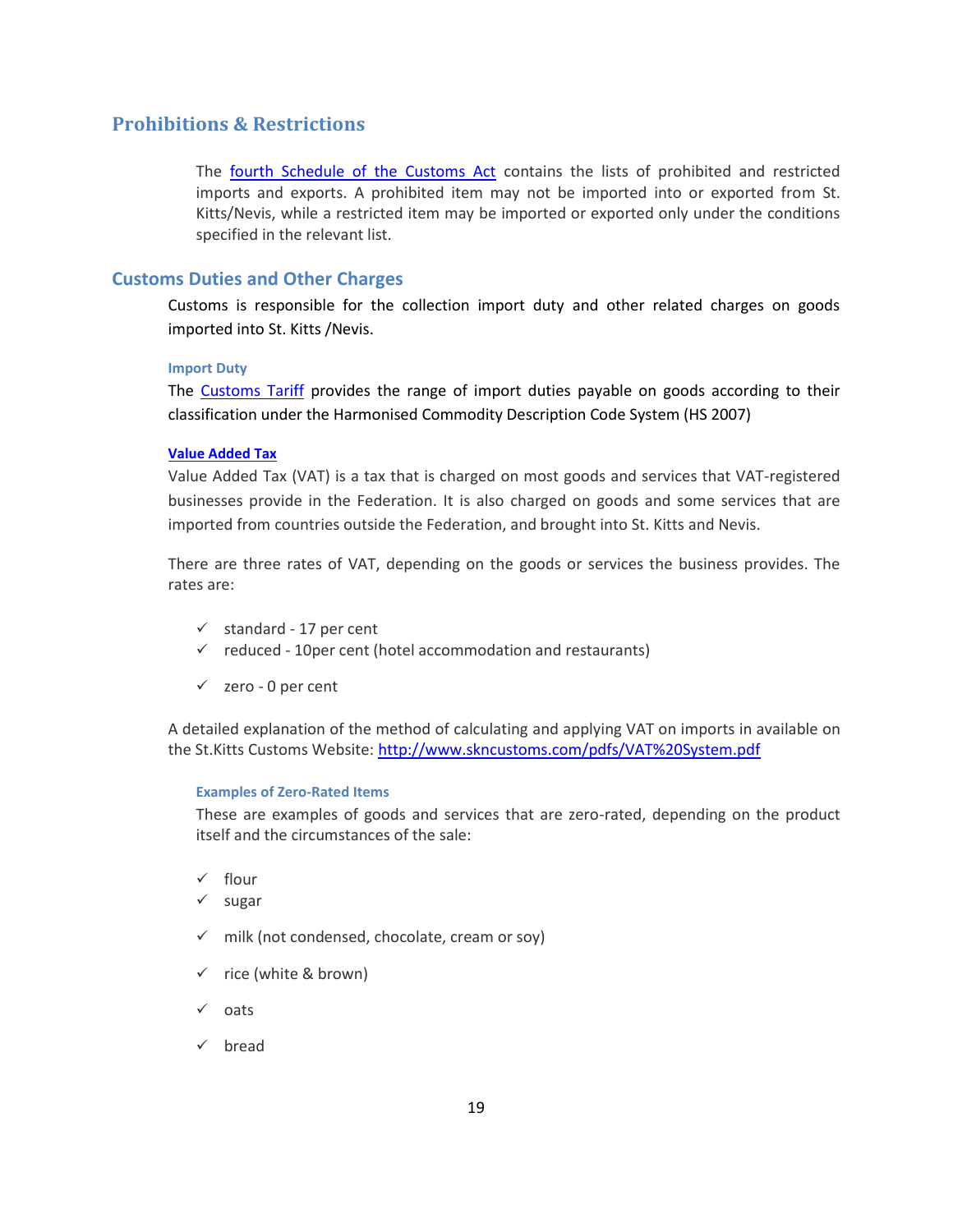#### <span id="page-19-0"></span>**Excise Tax (Excise Act #4 of 2010)**

Excise Tax is payable on certain goods imported into St. Kitts /Nevis and manufactured by registered manufacturers. It that regard is considered as a non-discriminatory tax which is applicable at the rates and on a range of goods specified in the First Schedule to the Excise [Act.](http://skncustoms.com/pdfs/Excise%20Tax%20Act%20No4%20of%202010.pdf) These goods include aerated and other beverages, beer, wine, spirits, tobacco products, motor cycles, firearms and petroleum products.

#### <span id="page-19-1"></span>**Environmental Levy (Act No 3 of 2001 & SR&O 12 of 2005)**

An environmental levy is payable on used vehicles imported in St. Kitts /Nevis. The current

rates of environment levy are as follows:

- 4 years or more after the date of manufacture **\$5000 EC**
- 2 years or more but less than 4 years after the date of manufacture **\$3500 EC**
- less than 2 years **\$1000 EC**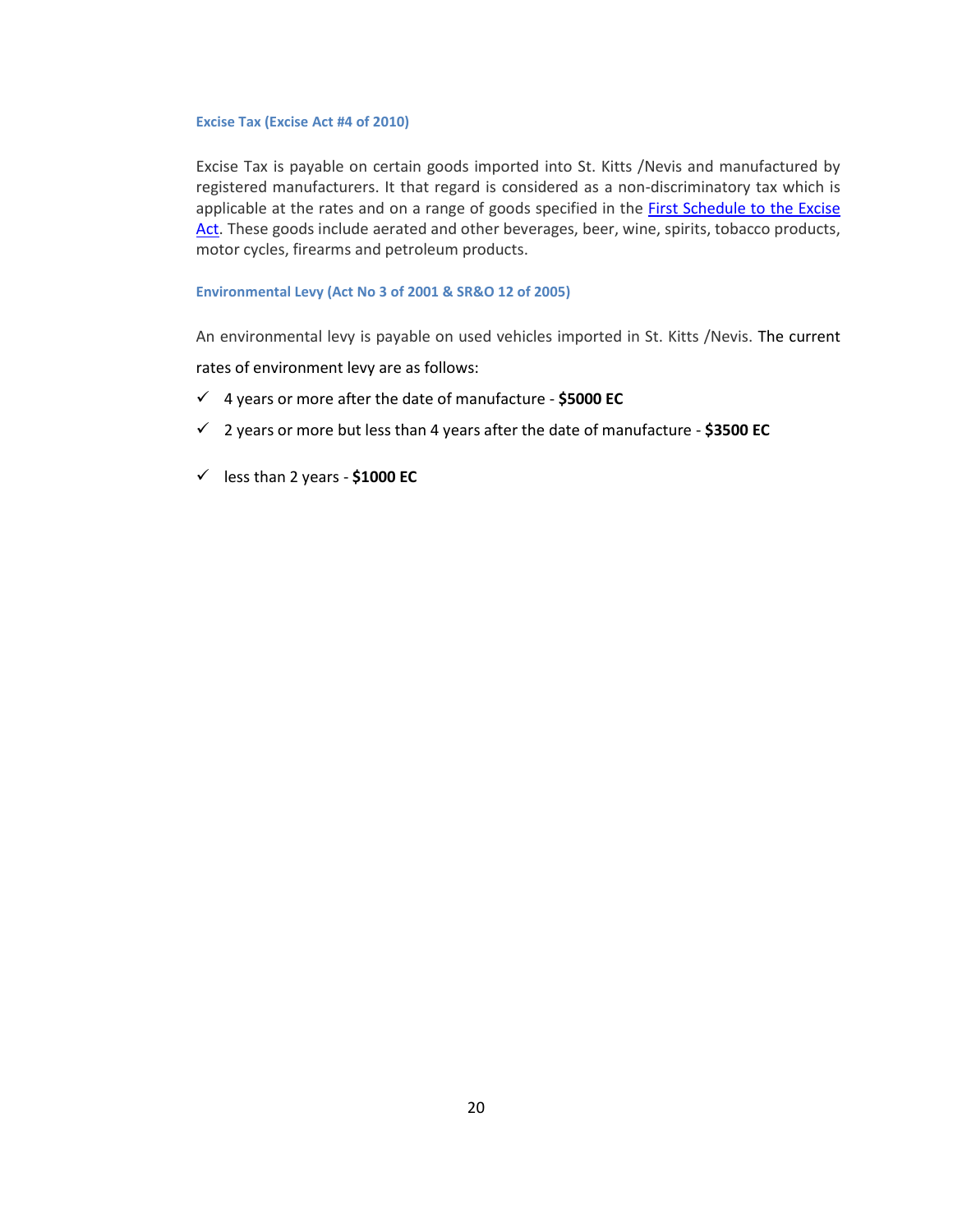# <span id="page-20-1"></span><span id="page-20-0"></span>**Export Procedures**

## **Preparing Export Documents**

- An exporter will determine the carrier to be used for shipping goods to destination.
- An export declaration must be prepared with particulars of the goods and supporting documentation.
- The air waybill /bill of lading must be prepared by the agent prior to departure of the aircraft/vessel.

#### <span id="page-20-2"></span>**Declaration Processing**

- The export declaration (entry) is presented electronically or physically taken to the Customs office where the goods are to be exported for processing.
- The declaration is verified and finalised.
- The finalised document must then be taken to the Customs Cashier for "Stamping Out".
- Any Port charges are paid to the Port Cashier who issues a receipt.
- The documentation is taken to the Warehousing Officer for record keeping and filing.

#### <span id="page-20-3"></span>**Procedures at Port**

- The documents and goods to be exported taken to the Port Authority at the Port of departure.
- Prior to loading the Customs boarding Officer will inspect the goods and compare with the export documents
- If satisfied the Customs Officer will sign the reverse side of the export entry as part of the certificate of shipment.
- The Master / Commander or other responsible Officer of the aircraft/vessel also signs the documents to certify that the goods were received on board.
- An outward manifest with particulars of the cargo being shipped is prepared before the aircraft/vessel departs from Port.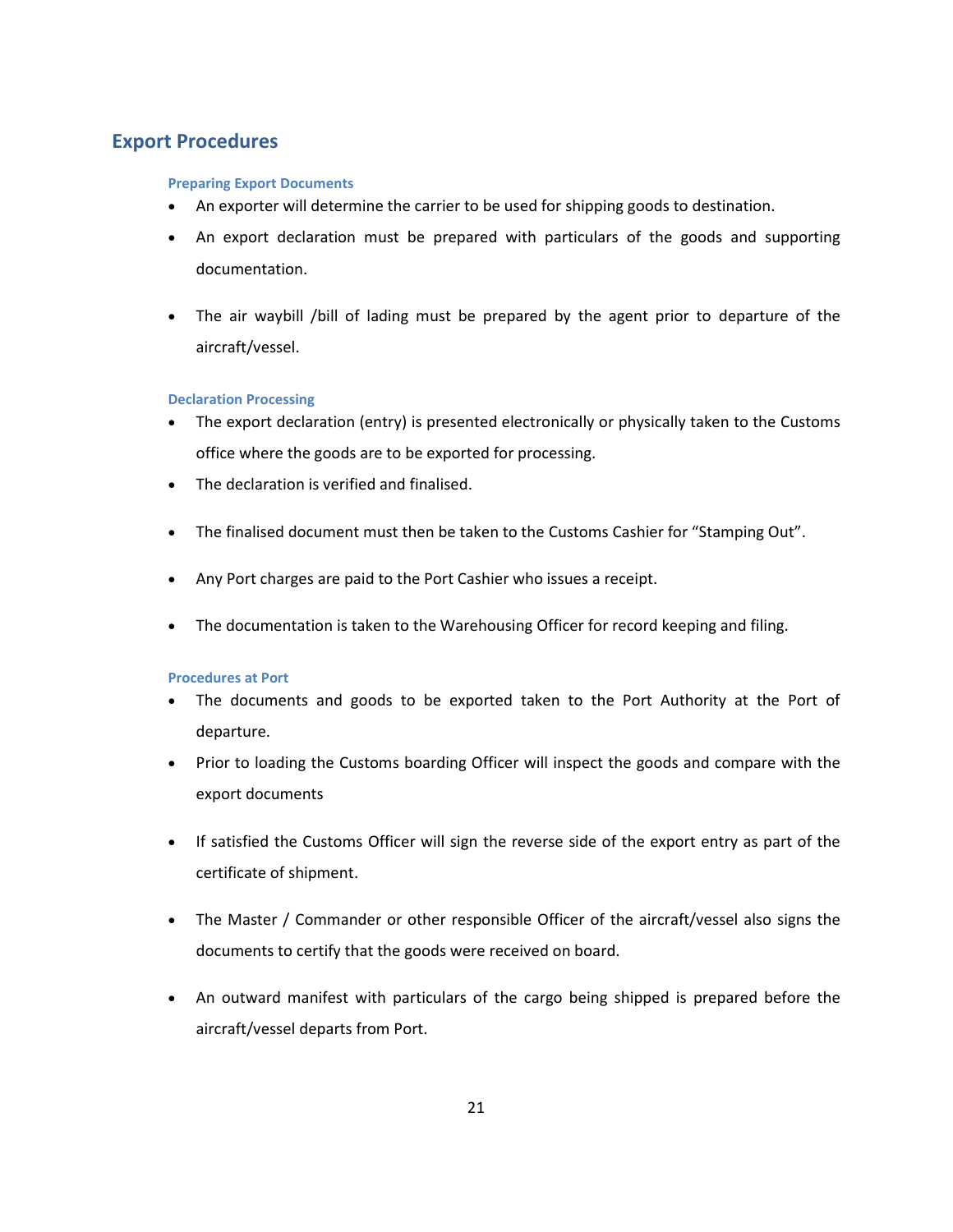#### <span id="page-21-0"></span>**Temporary Exports**

Items may be exported on a temporary basis usually for repairs or when previously imported goods are damaged and are being shipped out to be replaced on warranty usually through the courier companies or the parcel post section of the GPO.

- A Temporary Export Form is completed by the Customs Officer who inspects the item at the time of export.
- The Officer records a description of the item and takes particular care in noting the brand name, the serial and model numbers.
- The exporter is provided with a copy of the completed Temporary Export Form which he must present to Customs when the goods are re-imported.
- The items will be placed in a package and handed over to the respective agent of the shipping company or the postal authorities for finalisation and payment of charges /fees prior to shipment.
- Duty is normally due on the cost of repairs, so supporting documents will be necessary to assist Customs in determining the proper value of the repairs upon return.
- <span id="page-21-1"></span> Damaged goods exported under warranty will not be liable to Customs duty upon reimportation, provided that the replacement is identical to the damaged item returned to the supplier.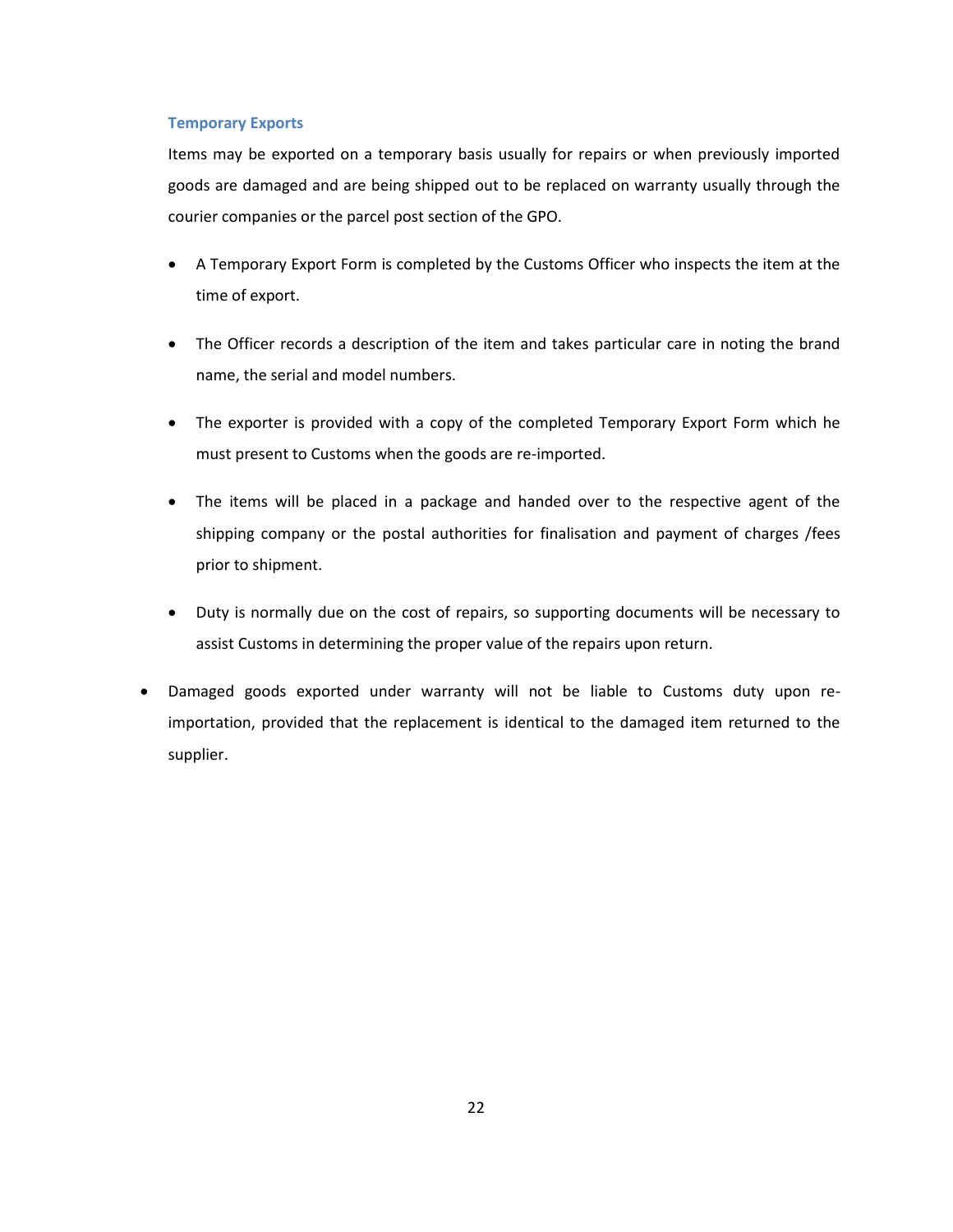# <span id="page-22-0"></span>**Other Agency Requirements**

# <span id="page-22-1"></span>**Port Authority – St. Kitts and Nevis**

The Port authorities of St. Kitts and Nevis work alongside Customs in both jurisdictions and provide complementary services in safeguarding the revenue due on imported goods and protecting the interest of state. Port Authority is responsible for the storage of goods in the transit sheds at the air and sea ports of the Federation. There are also responsible for the control of aircraft and ships arriving at or departing from the approved ports of entry.

## <span id="page-22-2"></span>**Storage of Cargo**

Cargo stored at the Port are subjected to the payment of storage fees after the allowable grace period have passed. The Authority allows a five (5) days grace period exclusive of Saturdays, Sundays and legal holidays (Public Holidays) before applying any storage fees. However, the Authority may, in its discretion extend the free time allowances when necessary.

## <span id="page-22-3"></span>**St. Kitts**

St. Christopher Air & Sea Ports Authority exercises control over both the Golden Rock Airport and Basseterre Cargo Port.

For full details on storage charges at the port in St. Kitts click on the link below: [http://www.scaspa.com/useful\\_information\\_storage\\_cargo.asp](http://www.scaspa.com/useful_information_storage_cargo.asp)

## <span id="page-22-4"></span>**Nevis**

Nevis Air & Sea Ports Authority maintains control over the Vance W. Amory International Airport, the Long Point Seaport, and the Charlestown Ferry Terminal.)

For full details on storage charges at the port in Nevis click on the link below:

<http://www.nevisports.com/statutory-rules-and-orders.asp>

# <span id="page-22-5"></span>**Plant Quarantine - Imports**

- All consignments of plants, plant products or cut flowers require an import before importation into the Federation.
- The importer must provide a copy of the order to the Plant Quarantine section of the Department of Agriculture where it is stamped and signed.
- A fee of EC\$5.00 is payable for the import permit when it is issued.
- A copy of the stamped order and the import permit is taken to the Department of Trade ( supply Office) where an application is made for an Import Licence.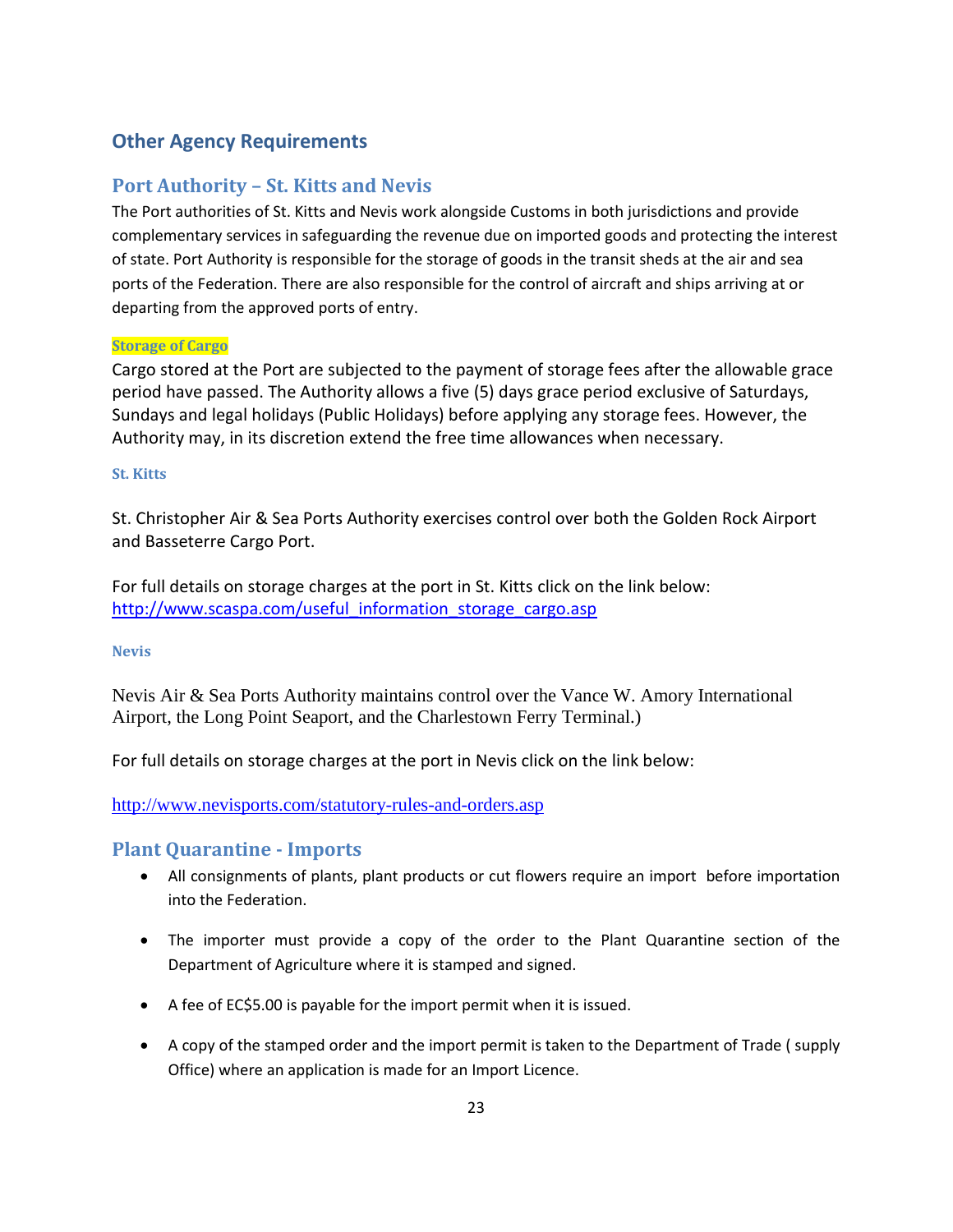- Upon approval of the import licence the goods may be imported.
- The consignment must be accompanied by a phyto- sanitary Certificate from the country of origin
- The department of Agriculture must be notified of the time of arrival of the goods.
- The consignment will be inspected upon arrival by a Plant Quarantine Officer who will advise Customs to release the goods if it conforms to the quarantine requirements.

## <span id="page-23-0"></span>**Exports**

- Exporter informs the Department of Agriculture of the intention to export.
- All products must be brought to the Department for inspection.
- Inspection is carried out by a Plant Quarantine Officer
- If in conformity a Phyto-sanitary Certificate is issued upon payment of EC\$5.00.
- The packages must be sealed for shipment and delivered to the port of departure/export.
- Export documents are prepared and the other formalities complied with prior to export

## <span id="page-23-1"></span>**Animal Quarantine**

- All consignments require an import permit from the Veterinary Division before importation into the Federation
- The importer must present a signed copy of a health certificate with an official stamp from the exporting country for all poultry and meat products.
- Fish and other sea food products are referred to the Marine resources Department for approval.
- A fee of EC\$50.00 is payable for the import permit when it is issued.
- A copy of the import permit is taken to the Department of Trade (Supply Office) where an application is made for an Import Licence.
- Upon approval of the import licence the goods may be imported.
- The consignment must be accompanied by a valid Health Certificate from the country of origin
- The department of Agriculture must be notified of the time of arrival of the goods.
- The consignment will be inspected upon arrival by a Veterinary Officer who will advise Customs to release the goods if it conforms to the quarantine requirements.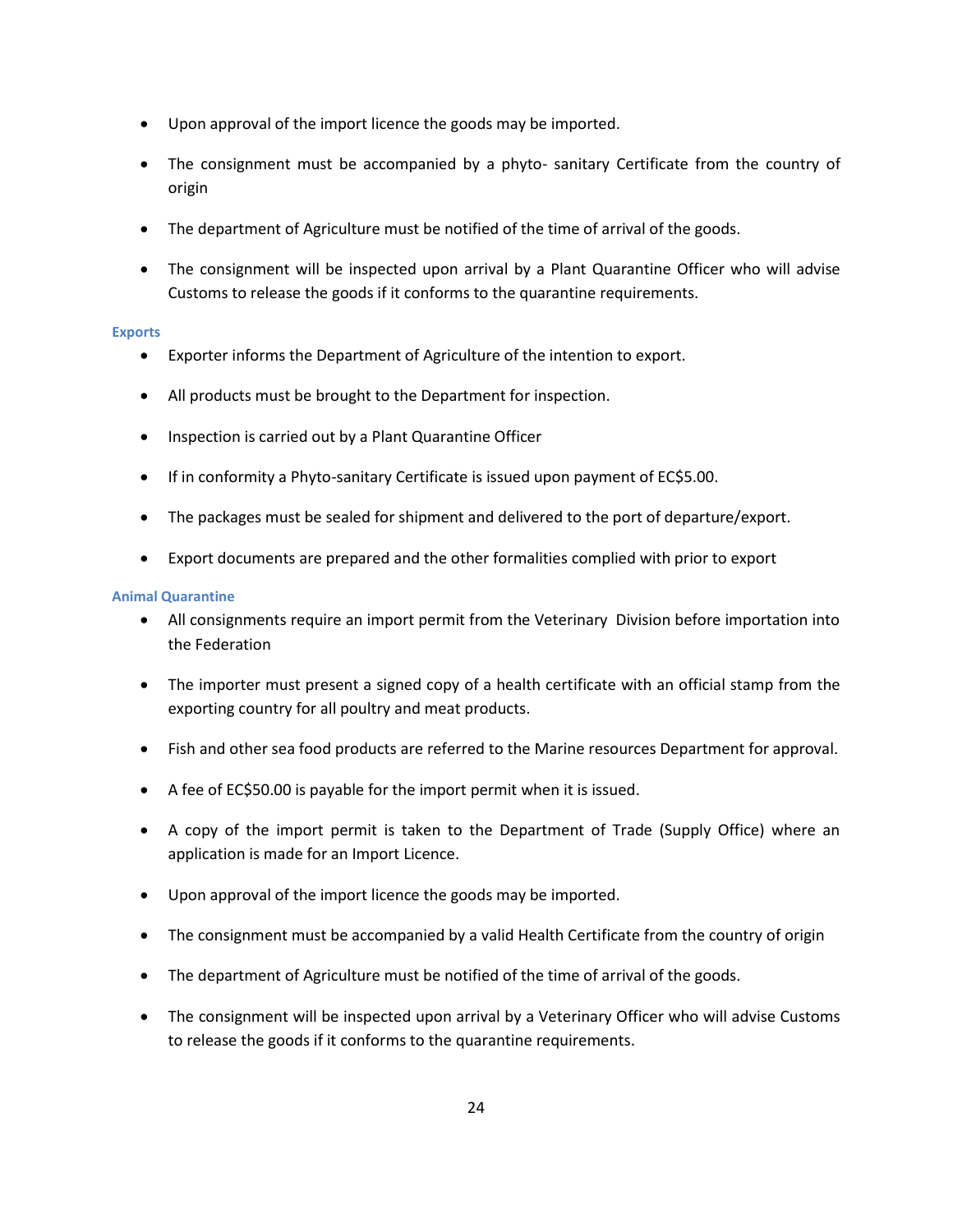The import procedures for live animals including dogs, cats, horses and livestock are more technically oriented and specific to the nature of the importation.

## <span id="page-24-0"></span>**Supply Office - Ministry of Trade**

The Supply Office is an agency of the Ministry of Trade responsible in part for bulk importation of rice, sugar, flour, milk, and wire for making fish pots, etc. and for issuing import licences. All entries for goods except foodstuff and household effects must be stamped by the Supply Officer before being lodged at Customs. In some cases a licence is issued particularly for plant and animal products.

- The importer or Broker takes the completed Customs entry to the supply office.
- The entry is scrutinized and stamped and returned to the importer /Broker
- The importer or Broker lodges the customs entry at Customs.
- In instances where an import licence must be issued, the importer/broker completes an application form and the actual licence is granted.
- In both instances a fee of \$1.00 is payable

## <span id="page-24-1"></span>**Pesticide and Toxic Chemical Control**

The Pesticides and Toxic Chemicals Act (Cap 9.18) provides for the regulation and control of the importation, storage, manufacture, sale, transportation, disposal, and use of controlled products. A "controlled product" includes a pesticide, toxic chemical, or any substance or product specified in the Second Schedule to this Act.

- An application to import a controlled product must be made in advance to the Pesticides Board and using the prescribed form
- A fee of \$50.00 is payable for granting or renewal of an import licence.
- A licence issued under this section shall be signed by the Registrar or the Chairperson and shall contain the following information:
	- $\checkmark$  The trade name of the controlled product and the physical form in which it shall be imported, stored, sold, or used;
	- $\checkmark$  The registration number of the controlled product;
	- $\checkmark$  The conditions attached to the licence that is granted; and
	- $\checkmark$  Other requirements and information as the Board may consider necessary.
- All imported controlled products must be accompanied by documentation which clearly state:
	- $\checkmark$  the common name of the active ingredient of the controlled product;
	- $\checkmark$  the percentage of the active ingredient;
	- $\checkmark$  the hazard class of the controlled product formulation;
	- $\checkmark$  any other hazard associated with the cargo; and
	- $\checkmark$  remedial action to be taken in case of emergency